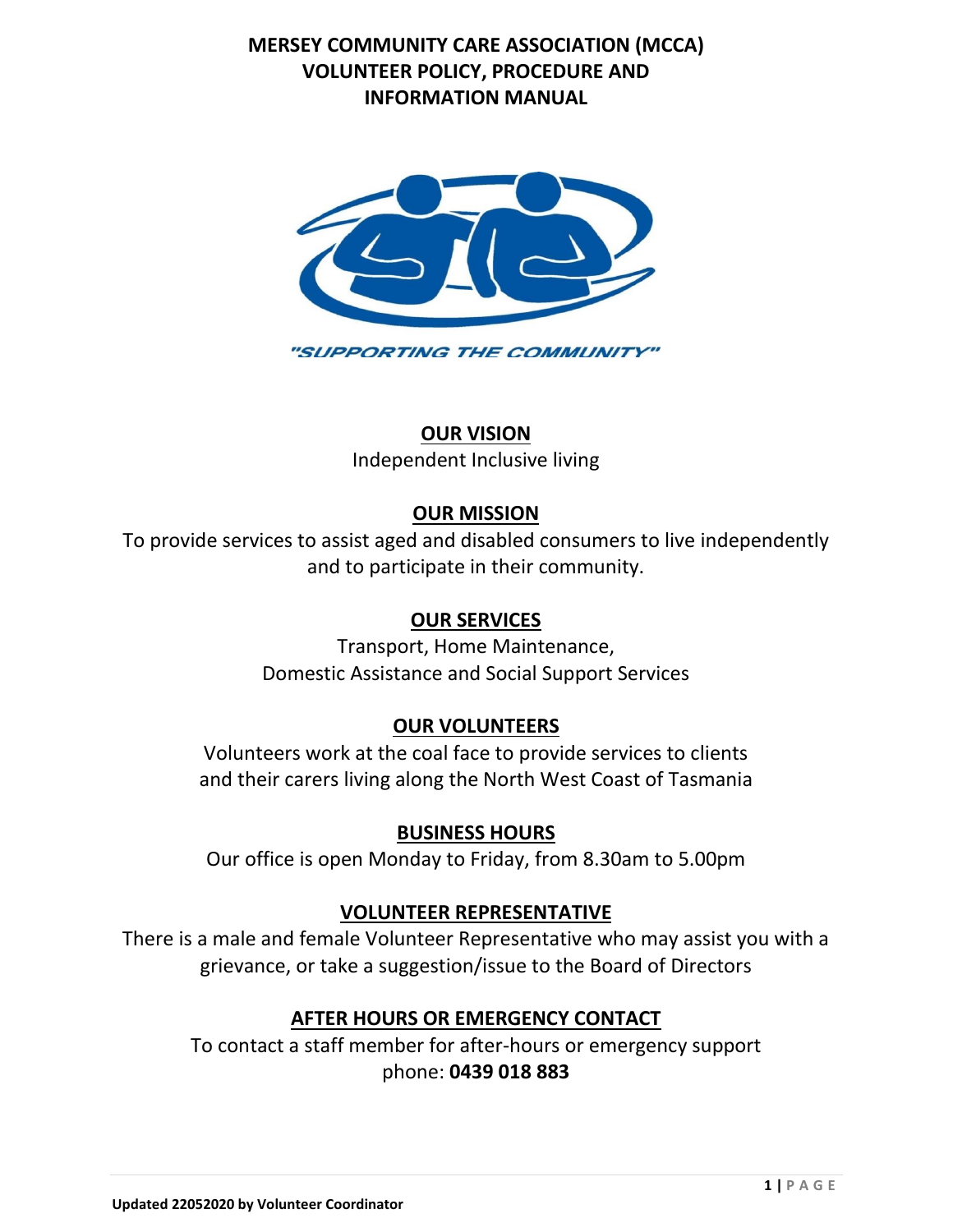# **CONTENTS**

| <b>INFORMATION, RIGHTS &amp; RESPONSIBILITIES</b> | $3 - 8$   |
|---------------------------------------------------|-----------|
| <b>EQUAL EMPLOYMENT OPPORTUNITY</b>               | 9         |
| <b>STAFF PERFORMANCE DISPUTE PROCEDURE</b>        | 10        |
| <b>STAFF GRIEVANCE PROCEDURE</b>                  | 11        |
| <b>MISCONDUCT</b>                                 | 12        |
| <b>CODE OF BEHAVIOUR</b>                          | 13        |
| <b>WORKPLACE BULLYING</b>                         | 14-15     |
| <b>FLEET SAFE &amp; SAFER DRIVING POLICY</b>      | 16-20     |
| <b>SUN PROTECTION POLICY</b>                      | $21 - 22$ |
| <b>POSITION DESCRIPTIONS</b>                      | 23-26     |
| <b>EMERGENCY EVACUATION PROCEDURE</b>             | 27        |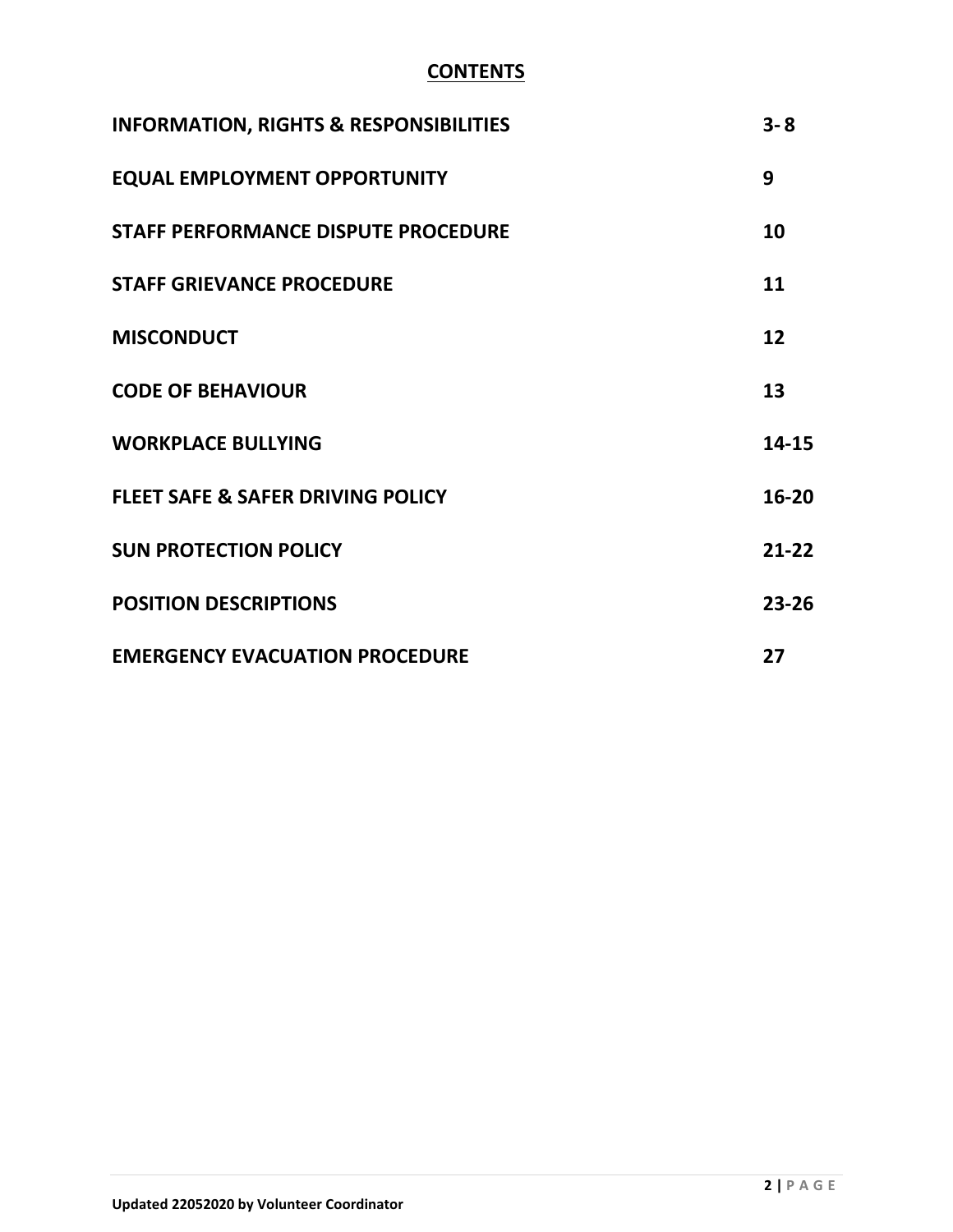## **DEFINITION OF A VOLUNTEER**

One who gives service without reward.

Mersey Community Care Association (MCCA) has worked in collaboration with volunteers for many years and values their important contribution and commitment. Volunteers are drawn from all sections of the community and all share a desire to contribute to making a difference to people's lives.

MCCA is a non-profit, non-government, community-based organisation that provides services in the Devonport, Latrobe, Kentish and Central Coast Municipalities.

MCCA is funded through joint Commonwealth and State Government initiatives called the Community Home Support Program (CHSP) and the Home and Community Care Program (HACC). This manual contains policies, procedures and information about the responsible management of Volunteers. The purpose of this manual is to:

- Ensure that MCCA volunteers understand and adhere to the principles of volunteering as defined by Volunteering Australia. (Reference: www.volunteeringaustalia.com.au)
- Ensure that the Volunteer Program operates within the guidelines of community development principles.
- Provide a clear statement about the roles and responsibilities of the volunteers and the organisation.

#### **PHILOSOPHY**

Mersey Community Care Association values the contribution made by volunteers and recognises that by:

- Acknowledging that the relationship between volunteers and MCCA is a reciprocal one.
- Acknowledging that volunteers exercise free choice in committing to MCCA.
- Acknowledging that volunteers are of equal status and deserve to be treated the same as paid employees, and that MCCA expects the same standards of its volunteers as it expects of its paid employees.
- Acknowledging the contribution of volunteers in documentation and recording hours worked.
- Providing an opportunity for the development of skills and experience.
- Providing support in the form of policies, procedures and guidelines and training to ensure volunteers are well equipped to provide services to people with whom they work.

#### **APPLICATION AND INTERVIEW**

All potential volunteers meet with the Volunteer Coordinator to:

- Discuss their interest in volunteering and why they wish to volunteer for MCCA.
- To complete their application form.
- Discuss any expectations about their volunteer role.
- Determine their availability.
- Receive information on the background and culture of MCCA.
- Discuss the services that they can work in and the type of work that they can do.
- Discuss the commitment expected from volunteers.
- Discuss limitations MCCA should be aware of.
- Complete application for a Schedule 1 National Police Check.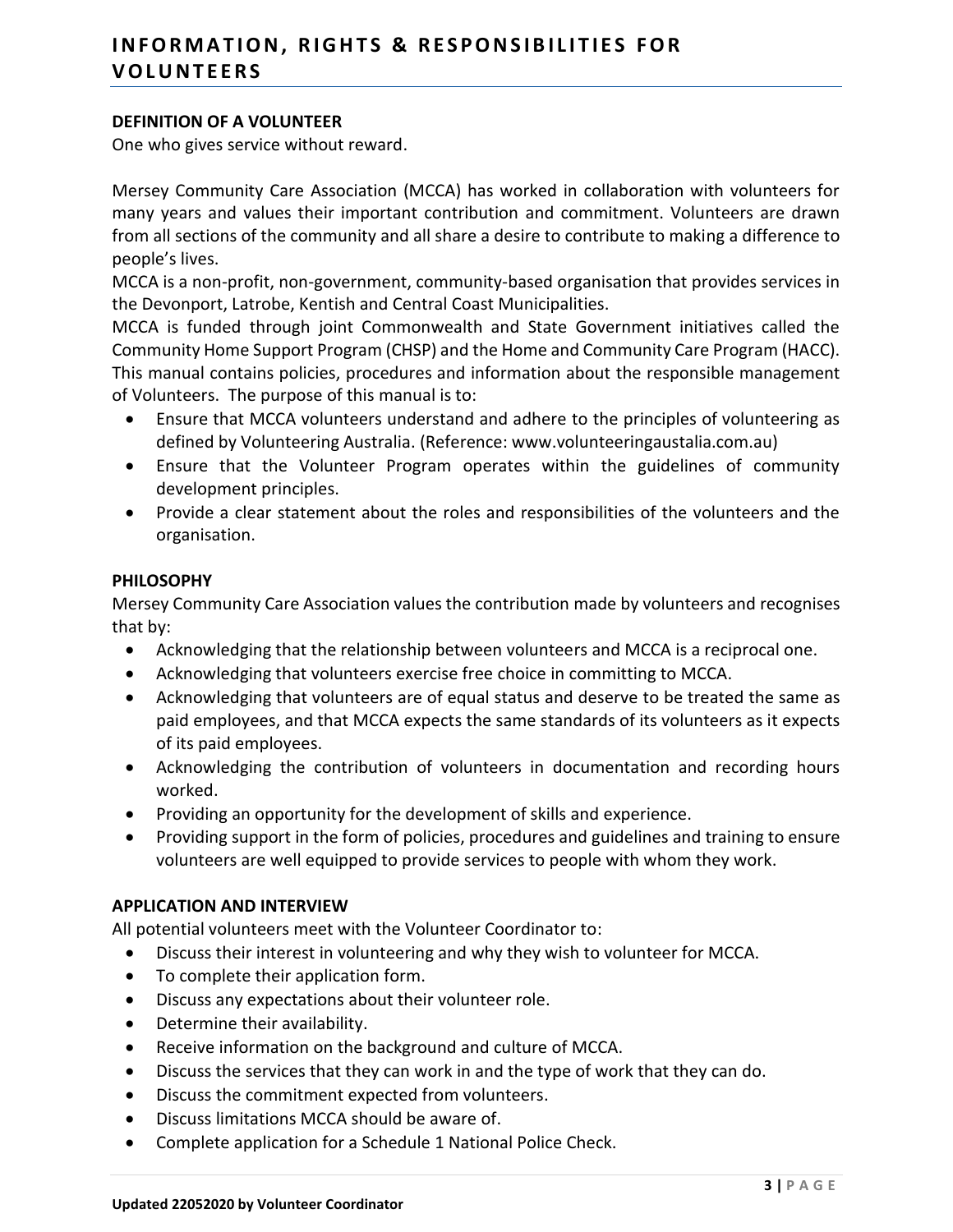- Complete application for a Working with Vulnerable People Check.
- Discuss suitability for MCCA and MCCA's suitability for them.
- Provide contact details for character references.
- Show a current Tasmanian driver's licence.

If information provided in the checks indicates that an applicant may not be suitable for volunteer work, the Volunteer Coordinator will discuss their concerns with the applicant, before deciding if their application will be

accepted. New volunteers are sometimes placed on a probationary period and some offences can automatically preclude an applicant from becoming a volunteer of MCCA.

## **POSITION DESCRIPTIONS**

A copy of each Position Description is provided in this manual.

## **INDUCTION**

Induction is compulsory for all new volunteers and must be completed prior to starting work for MCCA.

## **SUPERVISION**

- Volunteers should expect to receive support and supervision in their role.
- Volunteers will receive support and direction from the Program Coordinator that they are working with and can receive support from the Volunteer Coordinator and the Program Manager.

## **CONFIDENTIALITY**

- All volunteers must read and sign the Volunteer Confidentiality and Non-Disclosure Agreement.
- Any breech of this agreement can result in a disciplinary procedure or dismissal from MCCA.

## **PRESENTATION**

- Appropriate footwear must be worn at all times. Thongs, scuffs and sandals with no heel strap are not considered appropriate footwear.
- Please be aware that strong perfumes and body colognes can cause discomfort, allergies or nausea for other people travelling in the vehicle. It is recommended that volunteers refrain from wearing perfumes and body colognes when driving MCCA vehicles.
- Volunteers can purchase and wear the MCCA badged Polo Shirts, High Vis Top or Vest**.**

## **INSURANCE**

All volunteers are covered by Mersey Community Care's public liability and personal accident insurance.

- The policy covers volunteers for all work that has been authorised by and is under the control of MCCA. This includes direct travel to, from or during voluntary work, as approved by a Program Coordinator.
- Volunteers using their own vehicle to take a client shopping must have **Full Comprehensive Insurance.**
- The original insurance policy must be presented to the Volunteer Coordinator, who will keep a copy in the volunteer's personnel file.
- It is recommended that volunteers inform their insurance company that they are using their car for volunteer work.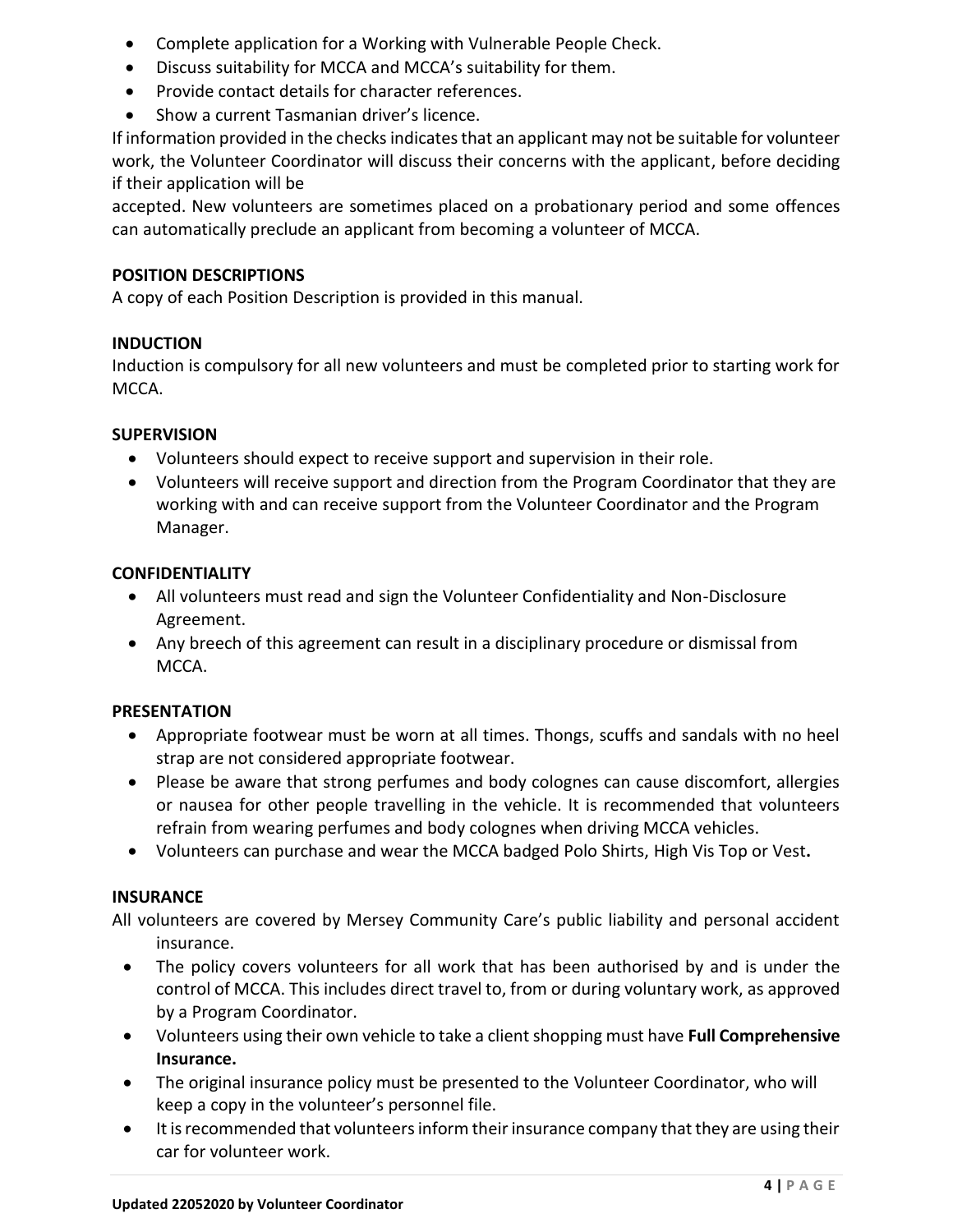- Never agree to transport a client in your own car without the authority of a Program Coordinator.
- Volunteers using their own vehicle for duties authorised by MCCA, who sustain damage to their vehicle may have their insurance excess compensated. Approval and the amount of excess to be compensated is decided by the Mersey Community Care Board of Directors.

## **INCIDENT/ACCIDENT REPORTING**

• Volunteers must report any risk, injury or accident to their Program Coordinator immediately, who will support the volunteer to access and complete this process, as directed in the procedure.

## **RECORDING AND VOLUNTEER HOURS**

- Volunteers are expected to maintain a record of their hours and are responsible to ensure their availability when working for more than one service within MCCA. This assists the Program Coordinator to identify, monitor and manage the volunteer's workload. A record of volunteer hours is needed for statistical reporting purposes.
- Each service will require volunteers to complete documents that are used for recording data, statistics and other information.
- Your Program Coordinator will advise you about the information that you will be required to record.

## **REIMBURSEMENT POLICY AND TRAVEL EXPENSES**

- Program Coordinators approve all out of pocket expenses that volunteers receive reimbursement for.
- Receipts must be provided before reimbursement is provided.
- Volunteers must complete a Travel Reimbursement Form and return it to the Program Coordinator for authorisation before reimbursement can be paid.
- Volunteers who use their own vehicle to take clients shopping are entitled to claim reimbursement.
- The MCCA Travel Expenses Claim Form must be completed accurately before your claim can be approved. These records are required to calculate your reimbursement expenses.
- Travel Expenses Claim forms are available from the Administration Office. 7.18.3 POLICY REIMBURSEMENT OF COSTS

## **RESIGNATION**

It is recognised that due to changing circumstances a volunteer may need to resign from their voluntary position with MCCA. Volunteers are required to give as much notice as possible to their Program Coordinator. The Program Coordinator or the volunteer should then inform the Volunteer Coordinator.

MCCA is committed to improving the quality of service provision and all feedback regarding a volunteer's experience at MCCA is appreciated. If the volunteer is leaving due to issues encountered at MCCA or dissatisfaction with MCCA it would be beneficial to be informed of these reasons. Confidentiality will be maintained in all matters relating to this issue.

All volunteers who resign, or who are terminated, cannot continue to have contact with MCCA clients under the auspices of a MCCA volunteer identity.

Some sections of the Human Resource Management are provided below. The full Human Resources Management Policy can be provided to volunteers upon request.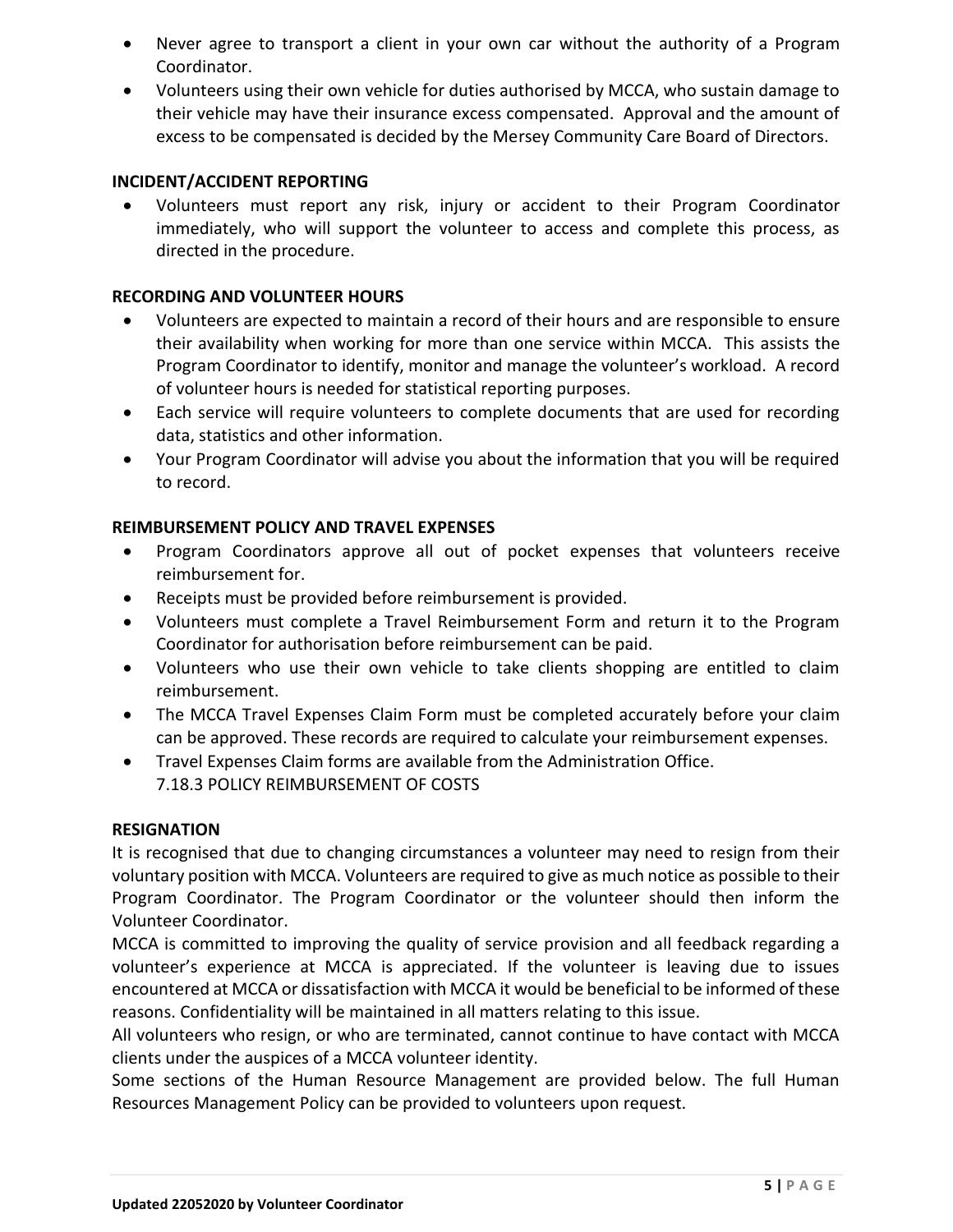## **HEALTH POlICY**

MCCA is committed to providing a safe and healthy working environment for volunteers and achieves this through ensuring compliance with the Workplace Health & Safety requirements for employees.

Volunteers are required to sign the Health Policy, prior to starting work with MCCA.

## **MOBILE PHONES**

- Each vehicle has a mobile phone allocated to it, to be used during a driving shift.
- MCCA employees should pull over and stop their vehicle when they are required to talk on the phone. This includes using a hands-free kit. Failure to do so may result in you receiving a fine and loss of points. Volunteers are responsible for any fines incurred.
- Mobile phone use should be kept to a minimum and it is recommended that incoming calls are diverted to voicemail and messages checked when it is safe to pull over.
- The mobile phone can be used in emergencies, or to contact the Transport Coordinators or your family in the case of an emergency.

## **TRAINING**

- MCCA provides volunteers with opportunities to access ongoing training.
- To enrol in training, contact the service that is advertising the training.
- If you require additional training to assist you in your voluntary role, please inform your Program Coordinator.

#### **FEES**

- It is a Government requirement that MCCA collects client fees.
- Volunteers receive information about the client fees to be collected from their Program Coordinator.

## **DONATIONS AND GIFTS**

- Some clients wish to show their appreciation by offering money or a gift to either a volunteer of to MCCA. We try to discourage clients from making donations, as they could be placing themselves in financial difficulty. Please talk to a coordinator if you are unsure.
- Under no circumstances must donations be solicited.
- If a client insists on donating, hand monies received to your Program Coordinator.
- The amount received is to be receipted to the client.
- Please acknowledge gratefully any donation made.

## **MANUAL HANDLING**

• Volunteers are not trained in manual handling and should never attempt to lift a client who has fallen or lift or push a client in or out of a vehicle. Some clients are frail and may sustain a severe injury from being forcibly moved.

#### **ADMINISTERING MEDICATION**

- Under no circumstances are volunteers to administer any kind of medication.
- If required, phone an ambulance and your Program Coordinator immediately.

#### **PRESCRIPTIONS**

- The client must always sign for their own prescriptions.
- If the client is unable to go into the chemist, you can take the script out to the client or ask the chemist assistant to bring the script out to the car, for the client to sign.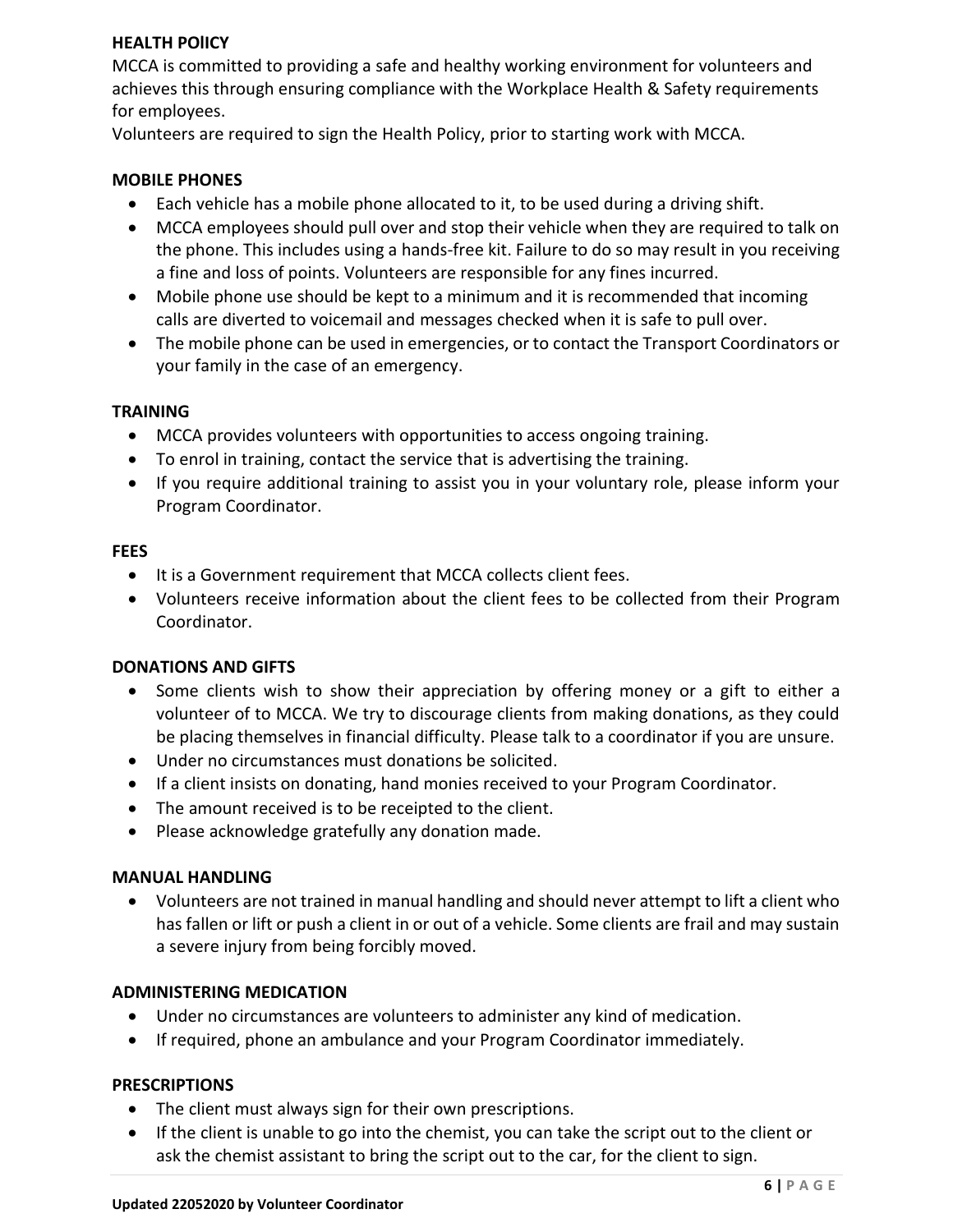## **DONATING BLOOD**

• If you are a regular blood donor, it is a requirement that you do not drive an MCCA vehicle for 24 hours after donating blood.

## **VEHICLE MAINTENANCE**

- If you are concerned about any aspect of an MCCA vehicle's safety or maintenance, please inform the Program Coordinator and complete a Green Form immediately.
- If you use your personal vehicle to transport MCCA clients, you must ensure the safety and maintenance of your vehicle.
- Please ensure that the vehicle is left in a clean and tidy condition when you're driving shift is finished.

#### **BREAKDOWNS**

- In the event of a breakdown contact the Program Coordinator immediately. The Program Coordinator will advise you of what action to take.
- A 24-hour RACT Roadside Assist Card is in each MCCA vehicle.
- If the vehicle breaks down outside of office hours, please use the RACT Roadside Assist Card and phone the after-hours mobile number for MCCA.

#### **ACCIDENTS**

- Ensure the vehicle is not posing a further traffic hazard.
- Assess the accident scene and ensure your own safety, before rendering assistance to injured persons. Do not attempt to lift or move injured persons.
- Dial 000 to contact the emergency services.
- Contact the Program Coordinator as soon as possible.
- Write down names and addresses of all witnesses to the accident.
- Basic First Aid kits are in the glove box of each vehicle.
- In any situation involving damage or a collision, please complete the Vehicle Crash Report, located in your driving folder.
- An Incident/Accident Report must be completed when you return to MCCA.

## **ILLNESS OR MEDICAL EMERGENCY**

- If a client becomes ill during service provision, assess the situation and if the client requires an ambulance, ensure that you have the client's permission before ringing one.
- If the client is unconscious, call an ambulance immediately and then inform the Program Coordinator. Do not attempt to lift or move the client.
- Vomit bags are in the door pockets of each MCCA vehicle.

#### **FUEL**

- A Fuel Card is supplied and is in the console of each vehicle.
- The fuel card can only be used at Caltex Service Stations.
- Vehicles should be refuelled when the tank is half-full or less.

## **STORAGE**

• All loose items, including walking frames, walking sticks, groceries, packages, umbrellas and other items, must be placed behind the cargo barrier of the vehicle when in transit.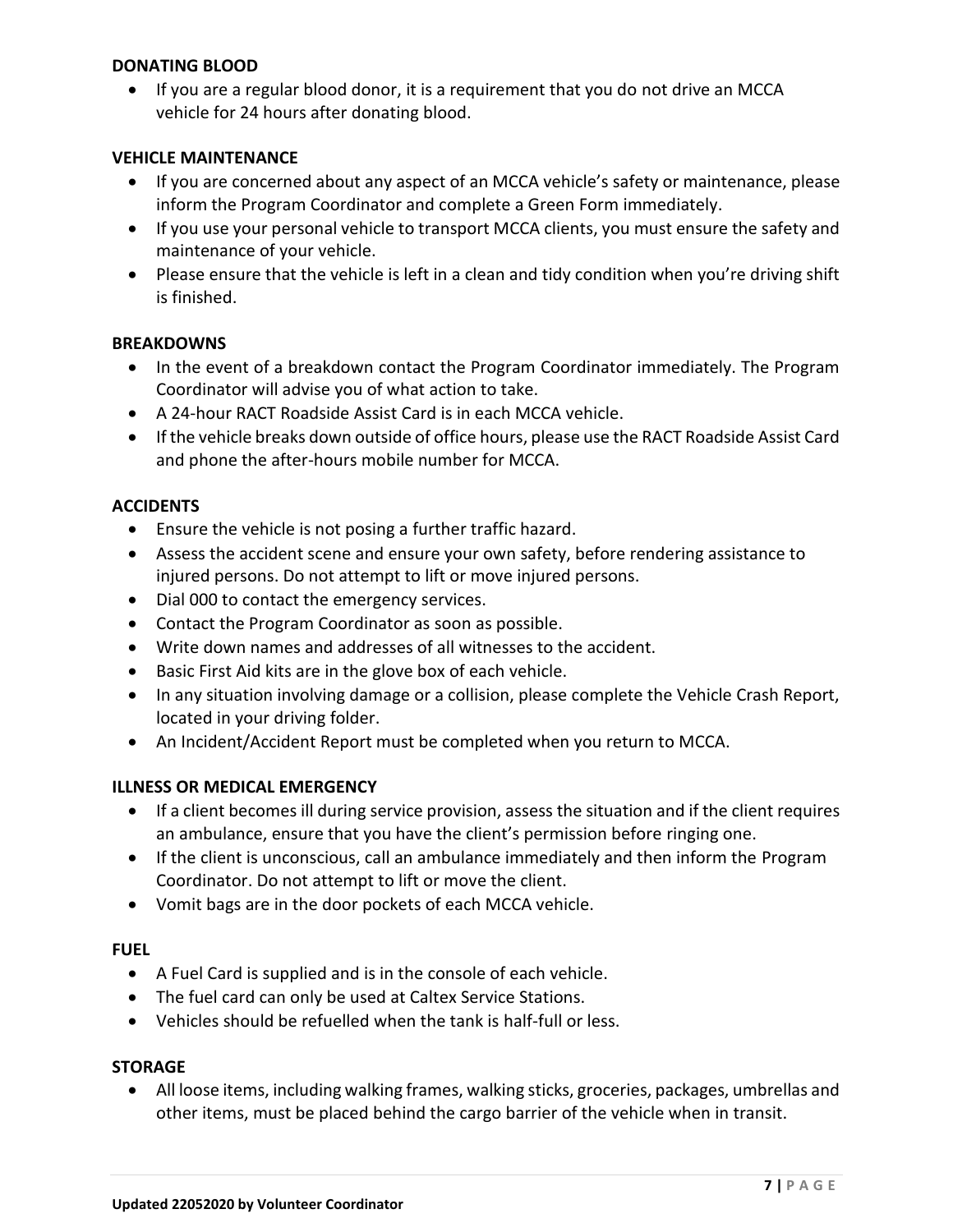## **SMOKING**

• MCCA does not permit smoking on our premises, or in, or near MCCA vehicles.

## **CLIENT BOOKINGS**

- Please never accept a booking on behalf of a client.
- If the client is unable to and you are with the client, you can phone on a client's behalf. However, encourage the client to ring themselves.

## **NO RESPONSE PROCEDURE**

- Please inform the Program Coordinator immediately if a client does not respond when you attend their property.
- The Program Coordinator will activate the Client No Response Procedure.
- Do not break into a client's home, forced entry is unlawful.

## **ANIMALS**

• MCCA is not permitted to transport animals in the vehicles, apart from Special Needs Dogs.

## **CLIENT RIGHTS AND RESPONSIBILITIES**

• It is the duty of all MCCA volunteers to acknowledge and respect the basic rights of our clients.

(A copy of the Clients Rights and Responsibilities can be provided upon request)

## **CHANGES TO CLIENT CARE PLANS**

- If you go over the time recorded in the Client Care Plan, please notify your Program Coordinator as soon as possible.
- If you or your client change the day or time of the support, please contact the Program Coordinator, to ensure that you are covered by MCCA Insurance.
- If you visit your client outside of the hours recorded on the Client Care Plan, you will not be eligible for travel reimbursement and will not be covered by MCCA insurance.

For more information please speak to your Program Coordinator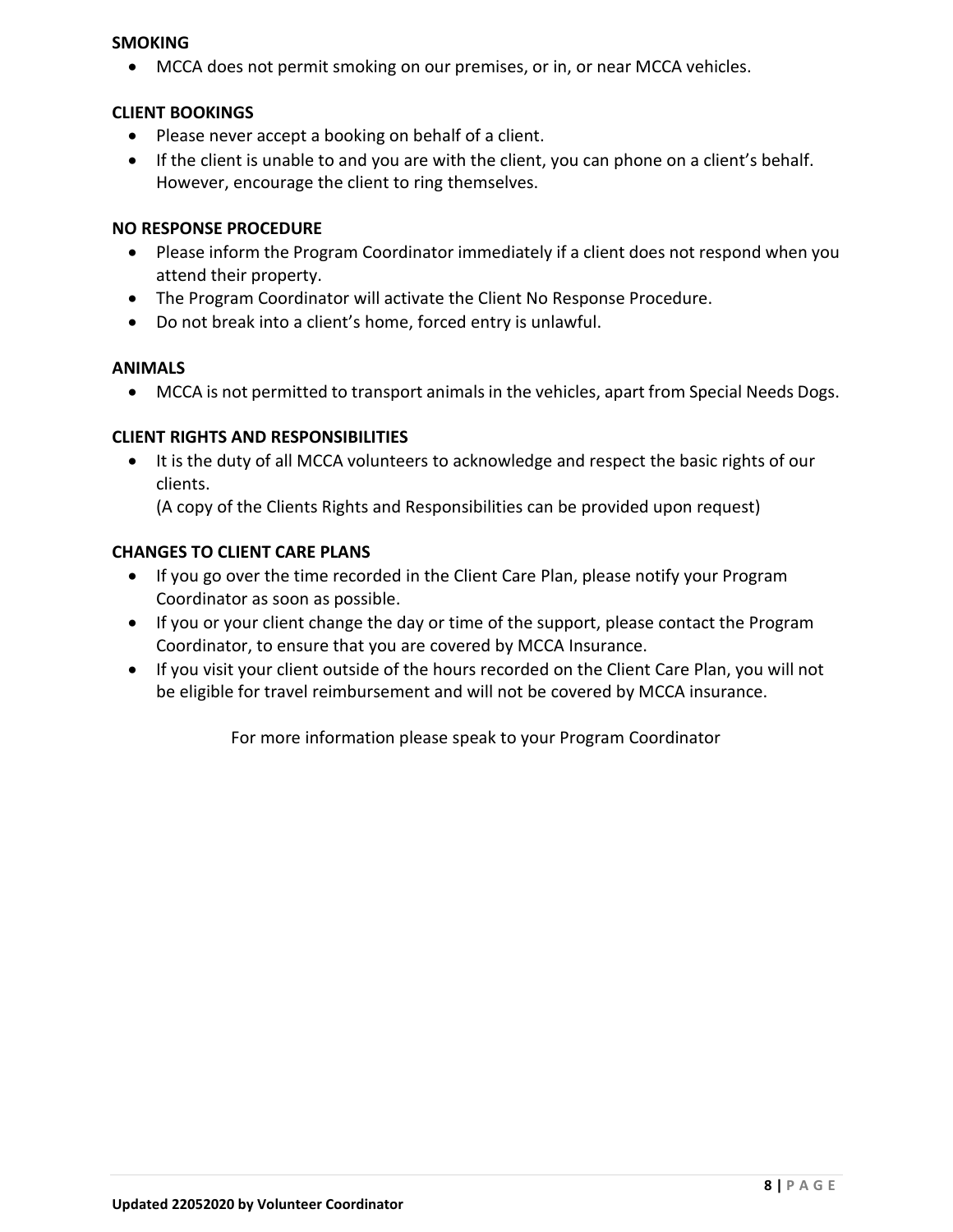## EQUAL EMPLOYMENT OPPORTUNITY

Our organisation chooses the best person for the job regardless of:

- Race
- Physical, intellectual or psychological impairment
- Gender
- Age
- Sexual orientation
- Marital status
- Family status and responsibility, including pregnancy
- Religious or political beliefs, activities or practices
- Spent convictions.

Equal opportunity principles are followed in all areas of staff management. Individuals are appointed based on their ability to meet criteria that is consistent with the role and position description.

Information and training, when appropriate, on equal employment opportunity and staff recruitment processes is provided to all staff and board members involved in staff recruitment.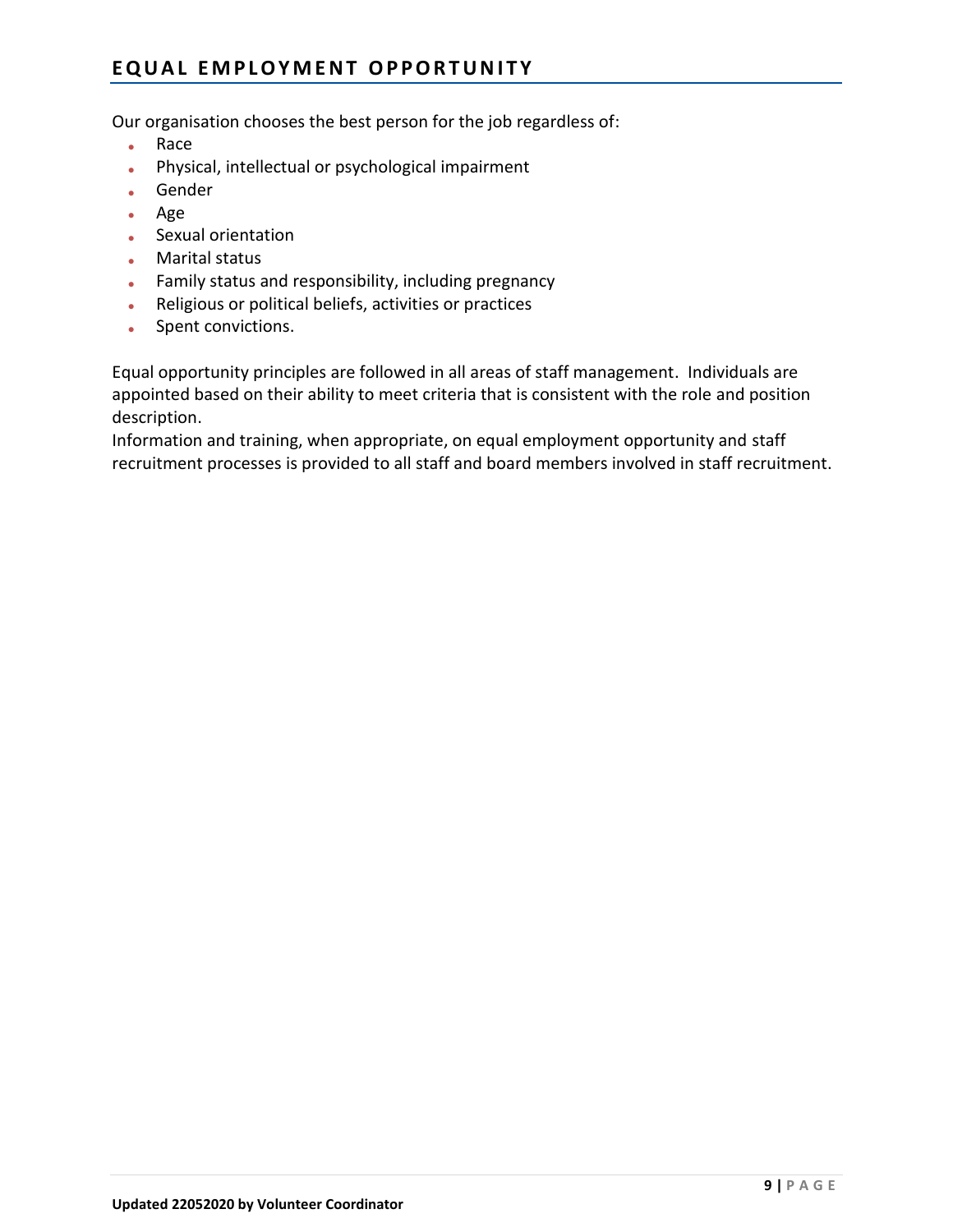## **S T A F F P E R F O R M A N C E D I S P U T E P R O C E D U R E**

The following is the procedure for supervisors to deal with a staff performance dispute not involving misconduct. Misconduct is action by staff that results in instant dismissal. In this procedure, the term employee refers to both staff and volunteers. Supervisor refers to the Program Coordinator, Manager or Board representative as appropriate.

## **Step 1: Seek Advice**

Supervisors should seek advice from a senior management if unsure whether the issue with the staff member or volunteer is a performance issue and are unsure of how to deal with the issue. If necessary, obtain advice from MCCA's industrial relations advisors, Jobs Australia. If required, the employee should consider seeking advice from their union or another independent body.

Unless advised to the contrary the following steps apply:

## **Step 2: Verbal Warning**

The employee is told as soon as possible of the issue, complaint or about their work performance and is provided with an opportunity to discuss the complaint.

The Program Coordinator or Program Manager, in consultation with the employee, outlines how the employee must improve their performance. The employee is offered the assistance and support needed to improve their performance.

A timeframe to review the employee's performance is agreed to. Consideration is given to providing adequate time for the person to resolve the issue. Any risks to the organisation are also considered.

## **Step 3: First written warning**

If the employee's performance is still unsatisfactory at the end of the review timeframe, there is further discussion with the employee. This will include the employee, a representative of their choice (optional) and the Program Manager and/or the General Manager. The complaint against the employee and plans for improvement are recorded in writing and a copy is provided to the employee, clearly outlining that a lack of improvement by the date agreed to, will result in a final written warning.

## **Step 4: Final Written Warning**

If the employee's performance has not improved by the date agreed to, a meeting will be arranged to issue a final written warning. This meeting includes the employee, a representative of their choice and the Program Manager and/or the General Manager.

Plans for improvement are recorded in writing and a copy given to the employee clearly stating that a lack of improvement by a specific date will result in termination.

## **Step 5: Termination of Employment**

If the problem persists after the date set in the final written warning, the employee may be terminated. The termination must be approved by the General Manager. If the termination is not approved an alternative process for managing the performance issue is developed. **Detailed notes of performance dispute management are recorded on a [record of staff](file://///MCC-DC01/Allshare/VOLUNTEER%20MANAGEMENT/VOLUNTEER%20FORMS/VOLUNTEER%20MANUALS/Forms%20&%20Service%20Documents/STAFF%20INFO%20&%20FORMS/Section%207%20Record%20of%20Staff%20Counselling%20Interview.doc)  [counselling interview form.](file://///MCC-DC01/Allshare/VOLUNTEER%20MANAGEMENT/VOLUNTEER%20FORMS/VOLUNTEER%20MANUALS/Forms%20&%20Service%20Documents/STAFF%20INFO%20&%20FORMS/Section%207%20Record%20of%20Staff%20Counselling%20Interview.doc)**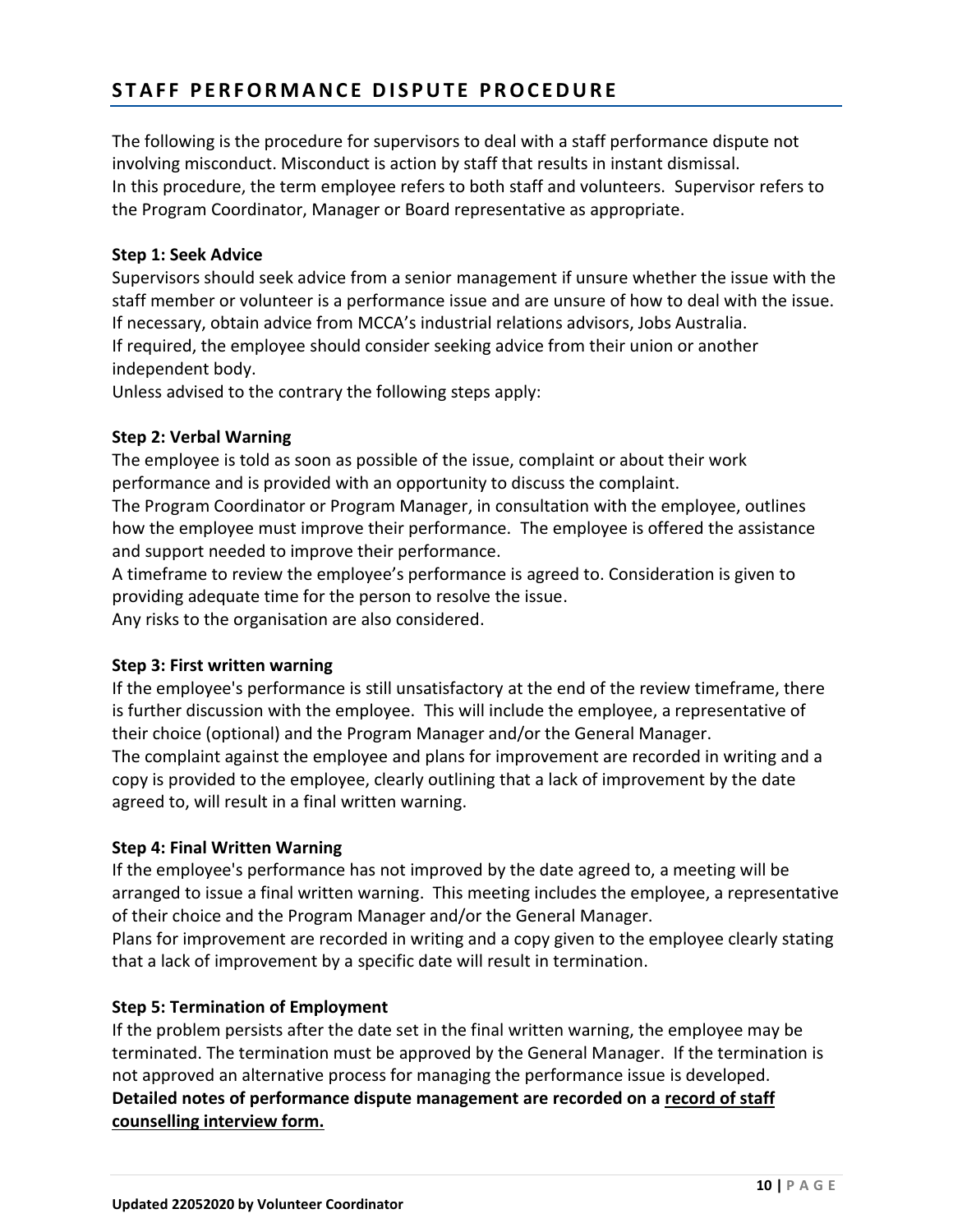## **S T A F F G R I E V A N C E P R O C E D U R E**

In this procedure, the term employee refers to both staff and volunteers. Supervisor refers to the Program Coordinator, Managers or Board representative as appropriate. If an employee has a grievance related to their employment or concerning another employee, the following process applies:

- 1. The employee should register their complaint in writing on the Mersey Community Care Association complaints form and forward it to their Supervisor.
- 2. The complaint is to be registered in the compliments and complaints folder.
- 3. The General Manager is responsible to ensure that an investigation into the complaint and attempt to resolve the complaint is completed.
- 4. If the complaint involves the General Manager and the employee making the complaint feels that it cannot be resolved fairly, the complaint is to be directed to the President of the Board of Directors of MCCA.
- 5. All discussion should be case noted, and a copy is to be given to the employee making the complaint.
- 6. If the General Manager is unable to resolve the complaint, it is then to be referred to the Board of Directors.
- 7. The Board will then appoint one or more of their members to investigate the complaint (hereafter referred to as a sub-committee).
- 8. All written information will then be given to the sub-committee. The employees involved in the complaint may also address the sub-committee.
- 9. The sub-committee will then attempt to resolve the complaint to achieve a fair outcome for the employee/s making the complaint.
- 10. If no resolution can be reached, the sub-committee is to report back to the Board of Directors who will then advise what action to take.
- 11. After the complaint has been resolved, a full record of the proceedings will be submitted to the Board of Directors, to be presented at their next meeting. A copy is kept on file.
- 12. The Board of Directors will decide on the issue and advise the employee of their decision within 7 days. The decision of the Board is final.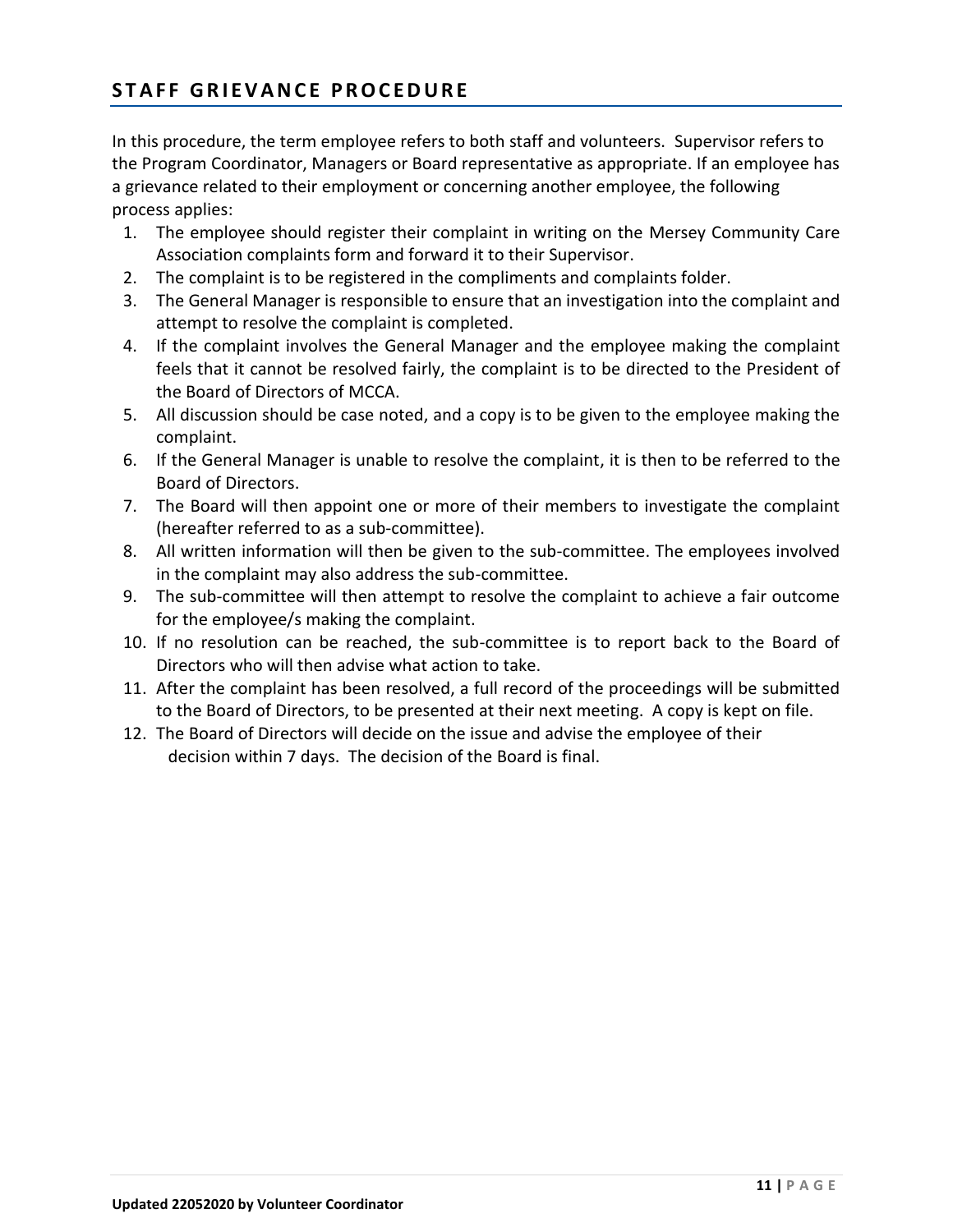Misconduct includes very serious breaches of our organisation's policies and procedures or unacceptable behaviour that warrants the dismissal of an employee.

Examples of misconduct include:

- Theft of property or funds from MCCA
- Willful damage of the organisations property
- Intoxication through alcohol or other substances during working hours
- Verbal or physical harassment or discrimination of another employee or client
- The disclosure of confidential information about MCCA to any other party without prior permission
- The disclosure of client information, other than information that is necessary to assist clients and to ensure their safety
- Conducting a private business from MCCA's premises or using the organisation's resources for private business without the permission of the Board of Directors
- Falsification of any records
- Failure to comply with the Code of Behaviour [for staff and volunteers.](file://///MCC-DC01/Allshare/VOLUNTEER%20MANAGEMENT/VOLUNTEER%20FORMS/VOLUNTEER%20MANUALS/Forms%20&%20Service%20Documents/CODES%20OF%20CONDUCT/Section%207%20Code%20of%20Behaviour%20for%20Staff%20and%20Volunteers.doc)

The General Manager is responsible for all issues relating to misconduct and ensures that there are two representatives from our organisation present at the meeting to discuss the misconduct.

The employee involved is encouraged to bring a support person with them for the interview. A [record of staff counselling interview](file://///MCC-DC01/Allshare/VOLUNTEER%20MANAGEMENT/VOLUNTEER%20FORMS/VOLUNTEER%20MANUALS/Forms%20&%20Service%20Documents/STAFF%20INFO%20&%20FORMS/Section%207%20Record%20of%20Staff%20Counselling%20Interview.doc) is completed and signed by all parties and a copy is provided to the employee and a copy filed in their personnel file. The General Manager advises the Board if an employee is terminated due to misconduct.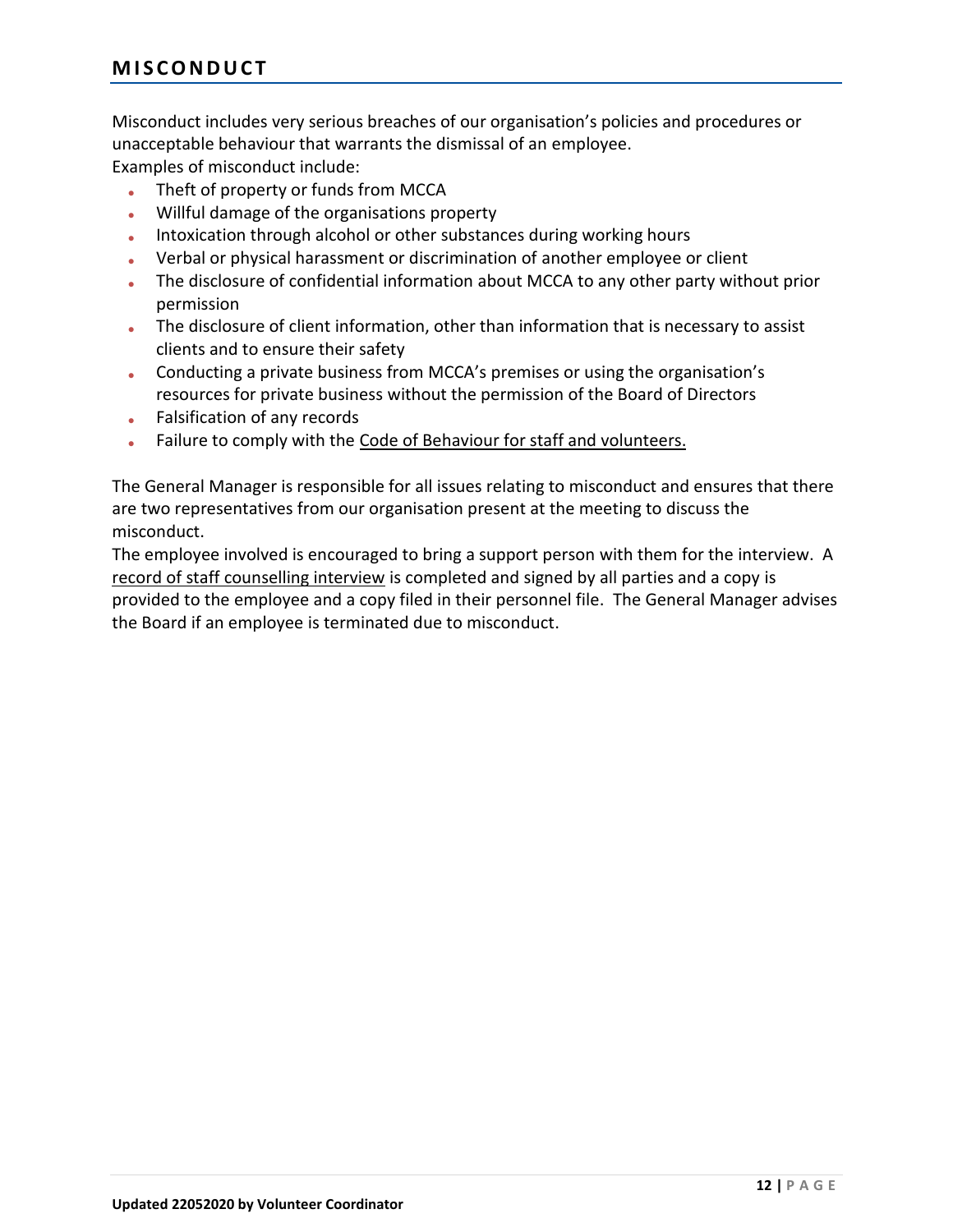# **C O D E O F B E H A V I O U R**

All employees are required to comply with the [Code of Behaviour for staff and volunteers](file:///C:/Users/ss/AppData/Local/Microsoft/Windows/NEW%20POLICY%20MANUAL%20%202014%20Approved%20by%20Board/New%20Policy%20Documents%202014/Forms/Section%207%20Code%20of%20Behaviour%20for%20Staff%20and%20Volunteers.doc) which encapsulates the respectful, safe and professional delivery of support to our clients, representatives, contractors, the community and any other stakeholders.

Employees are required to sign a [Code of Behaviour](file:///C:/Users/ss/AppData/Local/Microsoft/Windows/NEW%20POLICY%20MANUAL%20%202014%20Approved%20by%20Board/New%20Policy%20Documents%202014/Forms/Section%207%20Code%20of%20Behaviour%20for%20Staff%20and%20Volunteers.doc) form on commencement. Disciplinary action may be taken if employees not abide by the Code of Behaviour.

Staff/volunteers agree to:

- Abide by the philosophy of Mersey Community Care Association (MCCA).
- Observe all the rules of our organisation including those specified in the Constitution and any others determined by the Board of Directors.
- Adhere to all the accounting procedures of MCCA.
- Work in a safe and competent manner in accordance with the policies and procedures of MCCA.
- Respect the dignity, culture, values and beliefs of all individuals.
- Represent MCCA in a positive way.
- Wear suitable, clean clothing including shoes appropriate to the role.
- Not discuss confidential issues of MCCA with people outside the organisation. Regard all information provided by a service user as confidential and never disclose personal information to a service user.
- Not take illegal drugs or consume alcohol when on duty or on the premises.
- Not accept gifts or purchase any items from clients (except small gifts of home garden produce).
- Not have sexual relationships with clients, take them to your private residence or engage in a relationship with a client outside of a professional relationship.
- Follow grievance procedures set down by the Board of Directors to try to resolve conflicts with other employees or members of MCCA.
- Not harass clients, volunteers, or staff members of MCCA.
- Not abuse, physically or verbally, clients, volunteers other staff members of MCCA.
- Not give advice to clients or diagnose the condition of a client's health. If requested by the family as to your thoughts regarding the condition of a client, refer them to their Medical Practitioner or hospital.
- Not to alienate clients from their family.
- Treat clients with courtesy, respect and consideration, act on complaints and provide services to the best of your ability.
- Abide by the policies and procedures for all employees to complete their roles safely and effectively.
- Read the policies and procedures relevant to your role.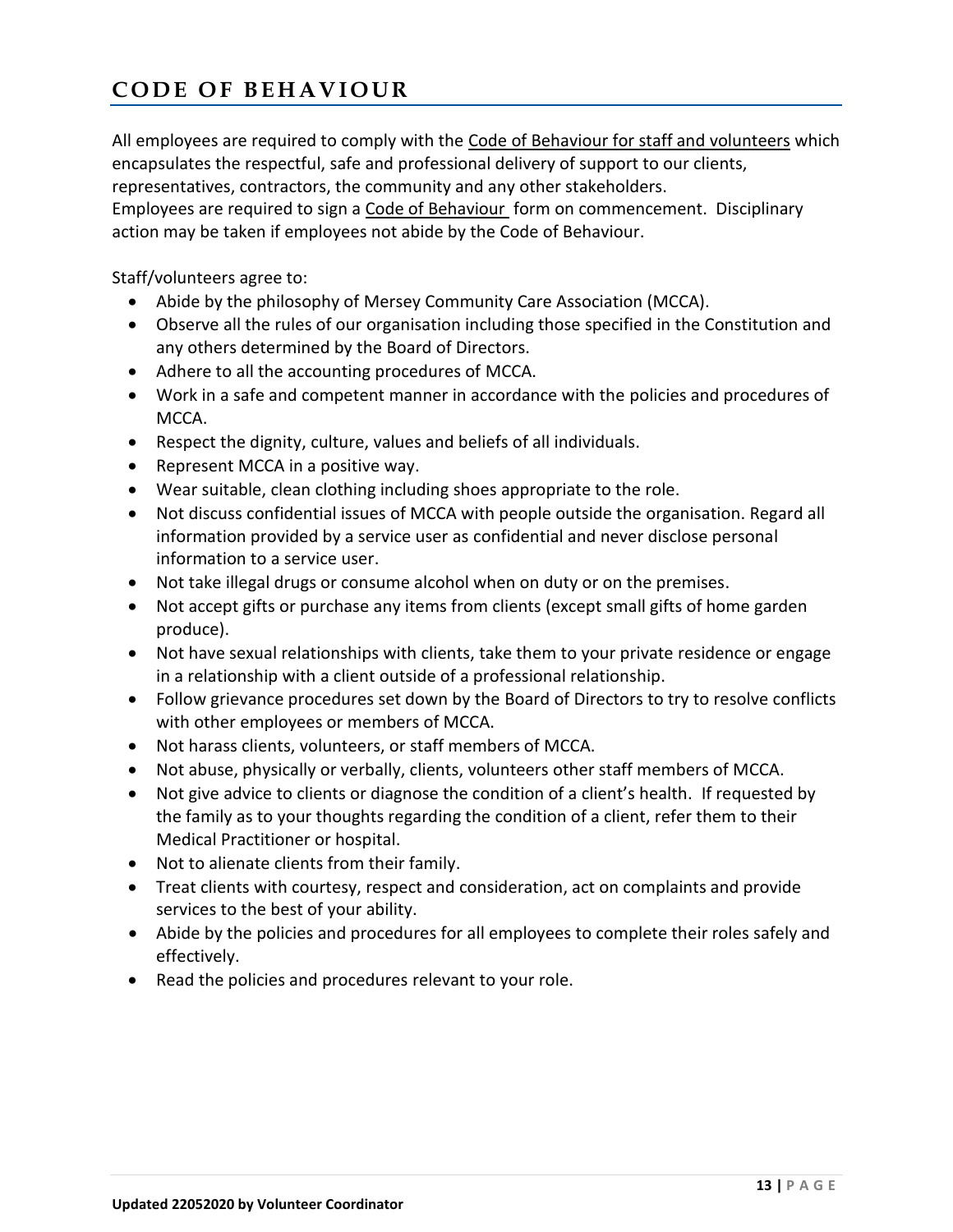# **W O R K P L A C E B U L L Y I N G**

This policy applies to all relationships within Mersey Community Care Association. (MCCA) MCCA will not accept workplace bullying or violence by staff, volunteers, clients, contractors or members of the public.

Behaviour of this nature is unacceptable and will not be tolerated under any circumstances. This also applies to any workplace bullying or violence in any work-related context including conferences and work functions.

It is MCCA's policy to provide an environment where employees:

- Are treated with dignity, courtesy and respect
- Can work without distress or interference caused by workplace bullying or violence.

Workplace bullying is repeated, unreasonable behaviour directed towards an employee or group of employees, that creates a risk to health and safety.

Bullying types of behaviour, where they are repeated or occurring as part of a pattern of behaviour can include, but are not restricted to:

- Verbal abuse
- Excluding or isolating an employee
- Psychological workplace bullying and violence
- Intimidation
- Assigning meaningless tasks unrelated to the job
- Deliberately changing work rosters to inconvenience an employee
- Inappropriate practical jokes
- Deliberately withholding information that is vital for effective work performance.

## **REPEATED BEHAVIOUR**

Repeated behaviour refers to the persistent, consistent nature of the behaviour, not that the behaviour is the same type each time.

- Behaviour is considered 'repeated' if an established pattern can be identified.
- It may involve a series of different incidents including verbal abuse, deliberate damage to personal property and unreasonable threats of dismissal.

## **SINGLE INCIDENT**

- According to the definition, a single incident of bully-style behaviour does not constitute workplace bullying. However, MCCA does not condone this and is required to take the appropriate action to ensure that the inappropriate behaviour is not repeated.
- The behaviour may be considered as harassment or discrimination.

## **WHAT IS NOT WORKPLACE BULLYING?**

It is important to note the difference between a person's legitimate authority at work and workplace bullying. As an employer, MCCA has a legal right to direct and control how work is performed, and Managers have a responsibility to monitor workflow and give feedback on performance.

Reasonable management actions include, but are not limited to: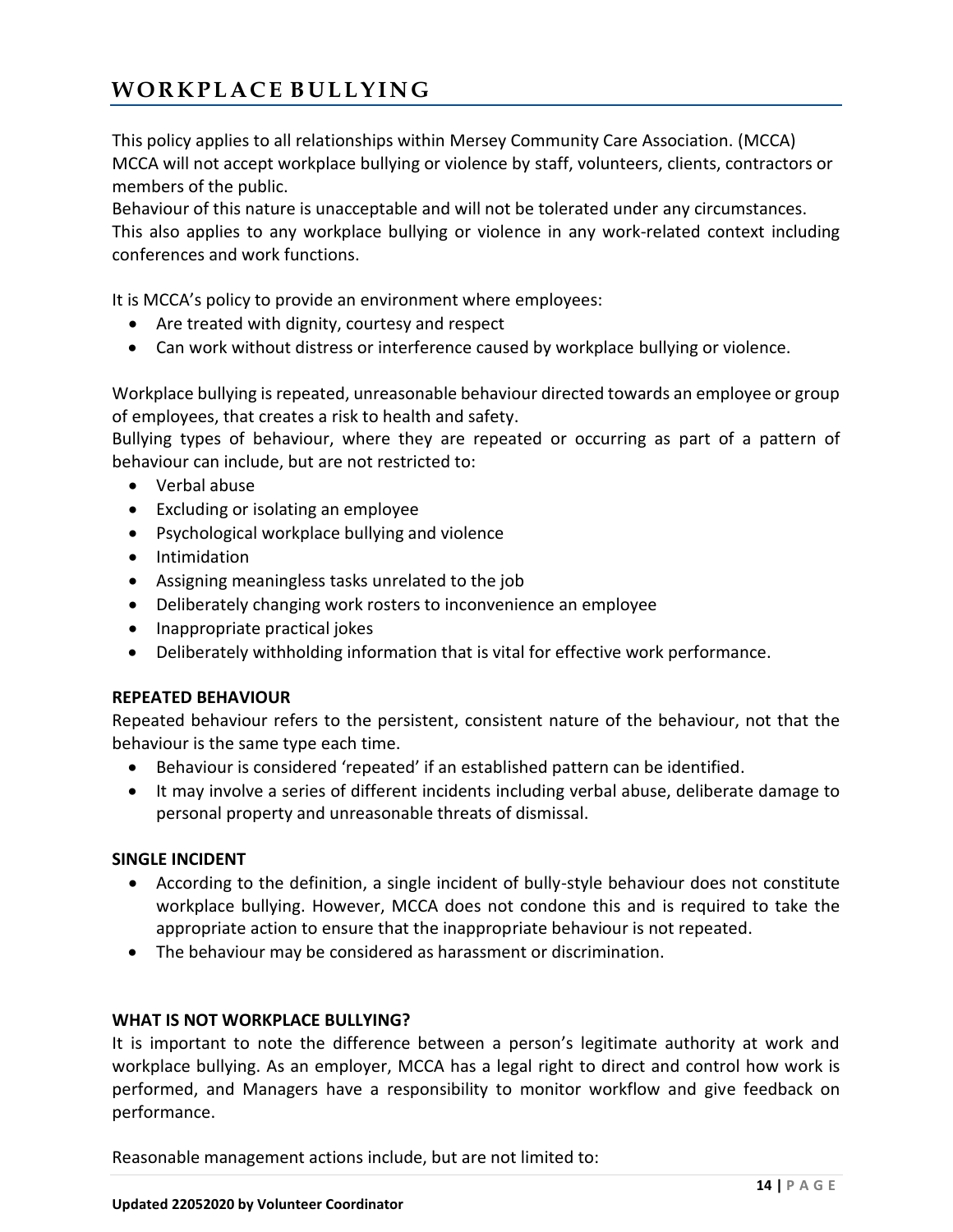- Performance management processes
- Disciplinary actions
- Action taken to terminate an employee's employment
- A decision not to provide a promotion in connection with the worker's employment
- Allocating work in compliance with systems, policies and procedures
- Managing injury and illness processes
- Business processes, such as, workplace change or restructuring.

If an employee has obvious performance or behavioural issues, these will be identified and managed in a constructive way that does not involve personal insults or derogatory remarks.

#### **WORKPLACE VIOLENCE**

Workplace violence is any incident where an employee is physically attacked or threatened in the workplace.

Acts of workplace violence can include, but are not limited to:

- A threat to harm an individual or group
- Striking, kicking, scratching, biting, spitting or any other type of direct physical contact
- Throwing objects
- Pushing, shoving, tripping, grabbing
- Any form of indecent physical contact
- Attacking with a weapon.

Some types of workplace bullying, and violence may be considered an offence under criminal law e.g. physical assault or threat of assault.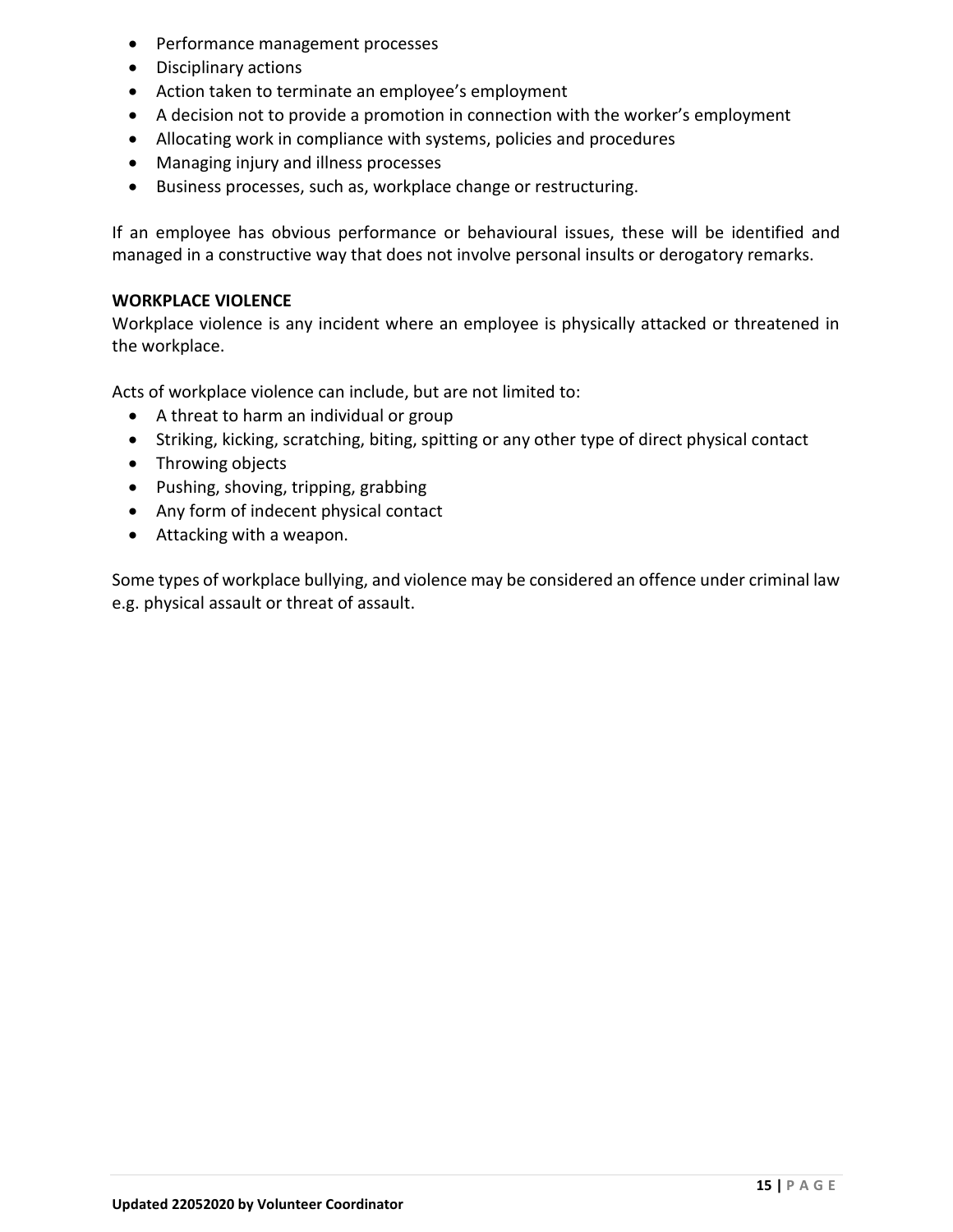# FLEETSAFE & SAFER DRIVING POLICY

The Mersey Community Care Association (MCCA) fleet management and safer driving policy is based on research and programmes that are effective in reducing the number and severity of road crashes. The policy will be reviewed annually in accordance with the audit and accreditation requirements for MCCA. In that review, new information that contributes to road safety and safe driving will be included in this living document, and as a result will be integrated into the driver induction and safe use of vehicles education programme.

The following important points frame the fleet management and safer driving policy:

- Road safety is paramount to the on-going success of MCCA's volunteer driver transport service. It is managed using a systems approach to fleet safety and safe driver management.
- MCCA continues to improve its service through its external accreditation process. The internal process of sharing responsibility and developing partnerships for road safety enhances and revitalises this quality endorsement.
- A range of fleet safe strategies that contribute to the safety of volunteer drivers, staff, and clients, flow from this policy. With this at the fore, this policy and background information document leads to the MCCA's driver induction and education programme.
- The driver induction and education programmes support this policy for total quality management purposes.

## **SHARING RESPONSIBILITY**

MCCA Board of Directors, staff and volunteers agree to share responsibility in developing a road safety culture within the organisation and with the wider community. The Tasmanian State Government's road safety strategy and action plan supports this, with the aim of reducing fatalities and serious injuries on Tasmanian roads.

The organisation agrees to:

- Provide policy and clear action plans for driver behaviour
- Manage the fleet for safety
- Provide access to safe vehicles
- Manage the driver induction and safe driving education programme
- Support all staff and volunteers in respect of road, vehicle, passenger, and driver safety
- Continuously improve the fleet management for safer driving policy in conjunction with the organisation's overall quality assurance accreditation.

The driver agrees to:

- Practise safe driving behaviour
- Sign the safer driving policy acknowledgement form
- Adhere to all MCCA driving regulations as set out in the driver induction programme
- Ensure that the organisation's expectations relating to vehicle care for safety are fulfilled
- Provide the organisation with accurate and timely reporting of all incidents relating to this policy.

Setting targets:

- Target 1 reduce the social and economic costs of road crashes and injuries
- Target 2 specific reduction in road crashes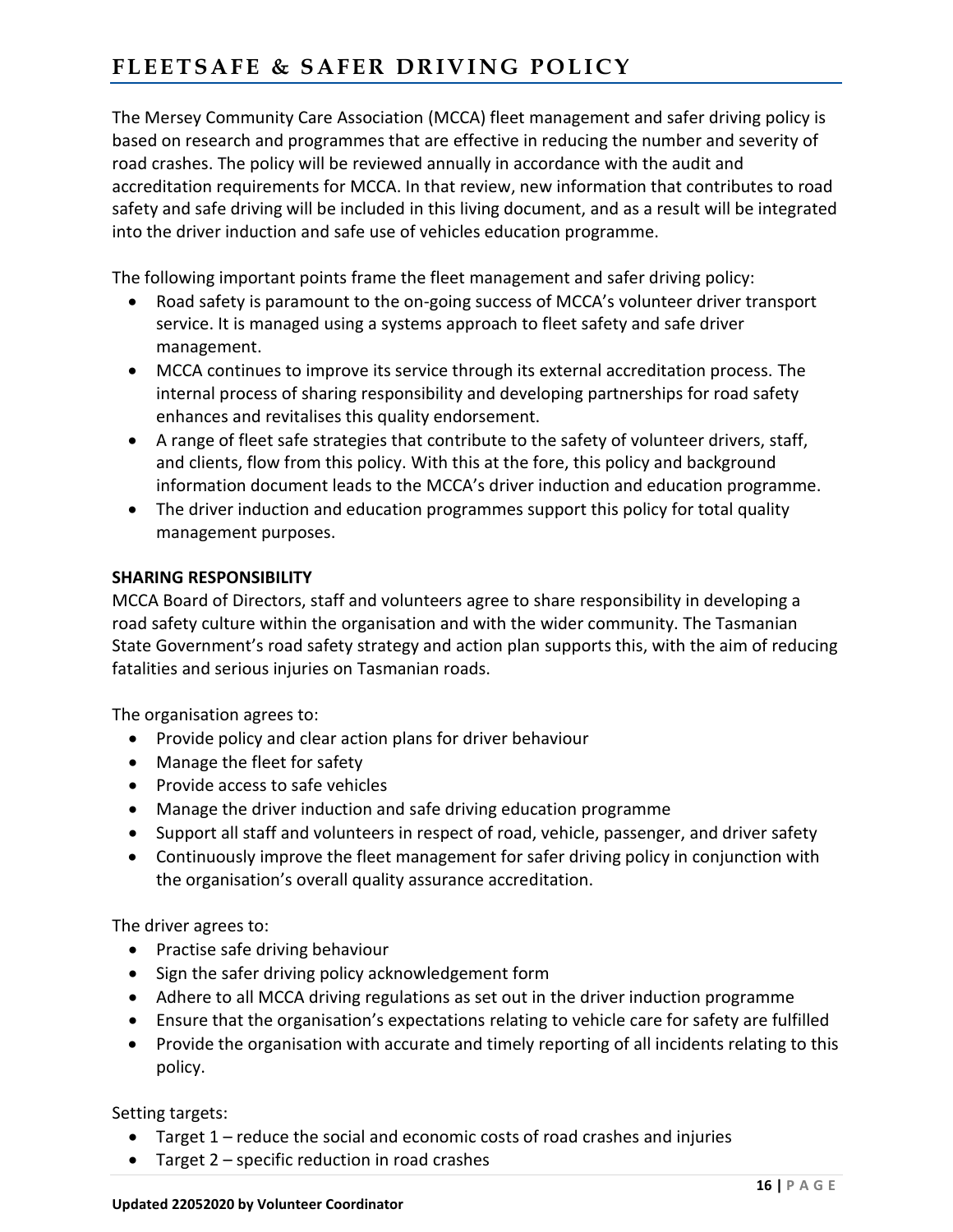- Target 3 develop performance indicators related to reducing speed, increasing seat belt usage and in creating a safe driving volunteer culture
- Target 4 contribute to Tasmania's road safety strategy / vision
- Target 5 continuously improve through regular fleet management meetings and review and evaluate the organisation's agreed shared responsibilities.

## Building partnerships:

Department of Infrastructure Energy and Resources, (DIER) – a community road safety partnership where two-way communication and support for road safety issues and projects occur in the MCCA service area.

- Health organisations promote fleet safety policy to similar organisations and share resources to develop and improve road safety for all involved.
- Industry purchase safe vehicles that are tested by the Australasian New Car Assessment Program (ANCAP) and encourage local vehicle suppliers to promote the same.
- Community encourage and promote a whole of community approach to local road safety by practising and modelling safe driving techniques, by participating where possible in road safe activities, and by sharing information about the core principles of the fleet management for safe driving policy, its procedures and subsequent programmes.
- Local council through the local government safety committee, make recommendations for road safety promotion and activities that affect the whole community.

## **FLEET MANAGEMENT FOR SAFER DRIVING POLICY BACKGROUND**

MCCA holds a position of 'safety first' for drivers and passengers of MCCA vehicles, and when volunteers' vehicles are used for MCCA business. Safety first is achieved by MCCA applying the following procedures:

- Systems approach to fleet safety.
- Driver induction and safe driving education policy and programme.
- Monitor, review, evaluate and continuously improve the fleet management for safer driving policy in conjunction with the organisation's overall accreditation programme.

This fleet management for safer driving policy is based on the principle of a proactive approach to fleet safety. A proactive approach to fleet/work related road safety involves continuous updating to prevent incidents from occurring, and typically utilises multiple fleet safety interventions. A systems approach to fleet management involves a core understanding and adaptation of the underlying principles about the factors and phases of road crashes. A (Haddon's) systems approach seeks to identify and rectify the major sources of error or design weaknesses that contribute to fatal and severe injury crashes, as well as to mitigate the severity and consequences of injury by:

- Reducing exposure risk.
- Preventing road traffic crashes from occurring.
- Preventing the severity of injury in the event of a crash.
- Reducing the consequences of injury through improved post-collision care.

## **SAFER DRIVING POLICY**

## **SPEEDING**

*What the policy states:*

- MCCA policy states that drivers are required to drive within the speed limit at all times.
- MCCA policy states that drivers are required to drive to the conditions at all times, this includes: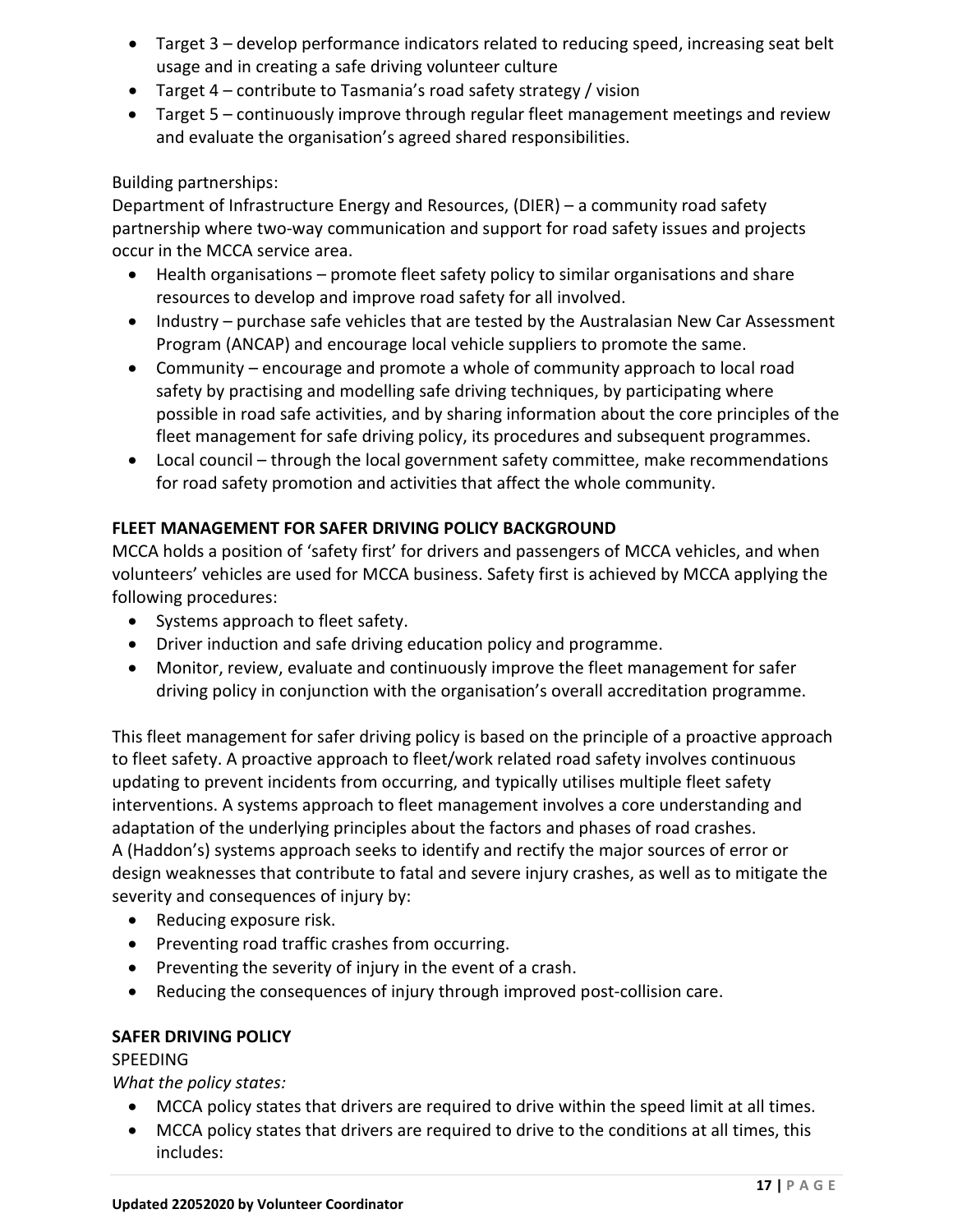- Reducing speed in inclement weather,
- Slowing the vehicle when high use road activity is apparent, and
- Observing safe and lawful driving practices at work sites, schools, town centres, and all other locations that advise a change of speed limit.
- Drivers who attract speed infringement notices and fines are personally liable for their own fines and demerit points.

## *Why the policy states this:*

Speed is a major contributing factor to fatalities and serious injuries on Tasmanian roads. During the period 1996 – 2005, speed contributed to 12% of all serious causalities in Tasmania. By applying a reduction in speed, you can reduce the risk of being involved in a crash. A 5km/h reduction in speed has the potential to achieve a 15% reduction in road crashes.

## **RESTRAINTS**

## *What the policy states:*

All persons in MCCA vehicles are required to wear seatbelts or use the Australian standard approved restraint. A person is not required to wear a seatbelt or restraint if they are in possession of a certified exemption issued by the Tasmanian registrar of motor vehicles.

- All persons in the vehicle are required to be restrained before the vehicle moves in either a forward or reverse motion. Each driver is required to reinforce this with passengers and not move the vehicle off until adhered to.
- All cargo is to be stored behind the onboard cargo barrier. Any loose items must be stored in a secure location to prevent personal injury in the event of a crash.

## *Why the policy states this:*

A contributing factor to fatalities and serious injuries on Tasmanian roads is failure to use approved restraints, including fitted seatbelts. As a matter of safe driving practice, the driver of a vehicle should ensure that all passengers are wearing the appropriate restraint. Seatbelts are known to dramatically reduce the risk of death and serious injury in the event of a crash. Research indicates that seat belts may reduce fatalities by up to 50%. Loose cargo and unsecured equipment can represent immediate danger in the event of a crash. Even small lightweight objects can become lethal when subjected to high changes in momentum.

## **ALCOHOL, DRUGS AND DRIVING**

*What the policy states:*

- MCCA drivers are required to drive with a zero-blood alcohol limit at all times.
- MCCA drivers are required to disclose whether they are taking prescription medications and self-medications that may affect their driving, to the MCCA Transport Coordinator. The Transport Coordinator will make an assessment using the national guidelines for medications as to the effect of drivers' medications on volunteer driving activities, if required. As soon as an MCCA driver starts taking a new medication that may affect their driving, that person must disclose the information to the Transport Coordinator. In some cases, a person may require a medical certificate to state that they are able to drive whilst taking a certain medication.
- Drivers who attract drink/drug-driving convictions are personally responsible and liable for their own fines and demerit points.

## *Why the policy states this:*

Alcohol and drug related road trauma is related to a significant number of all crashes on Tasmanian roads. As well as being inappropriate to drive under the influence of alcohol or drugs when on duty as a volunteer driver, MCCA takes the position that a zero BAC will lead to less road trauma on Tasmanian roads.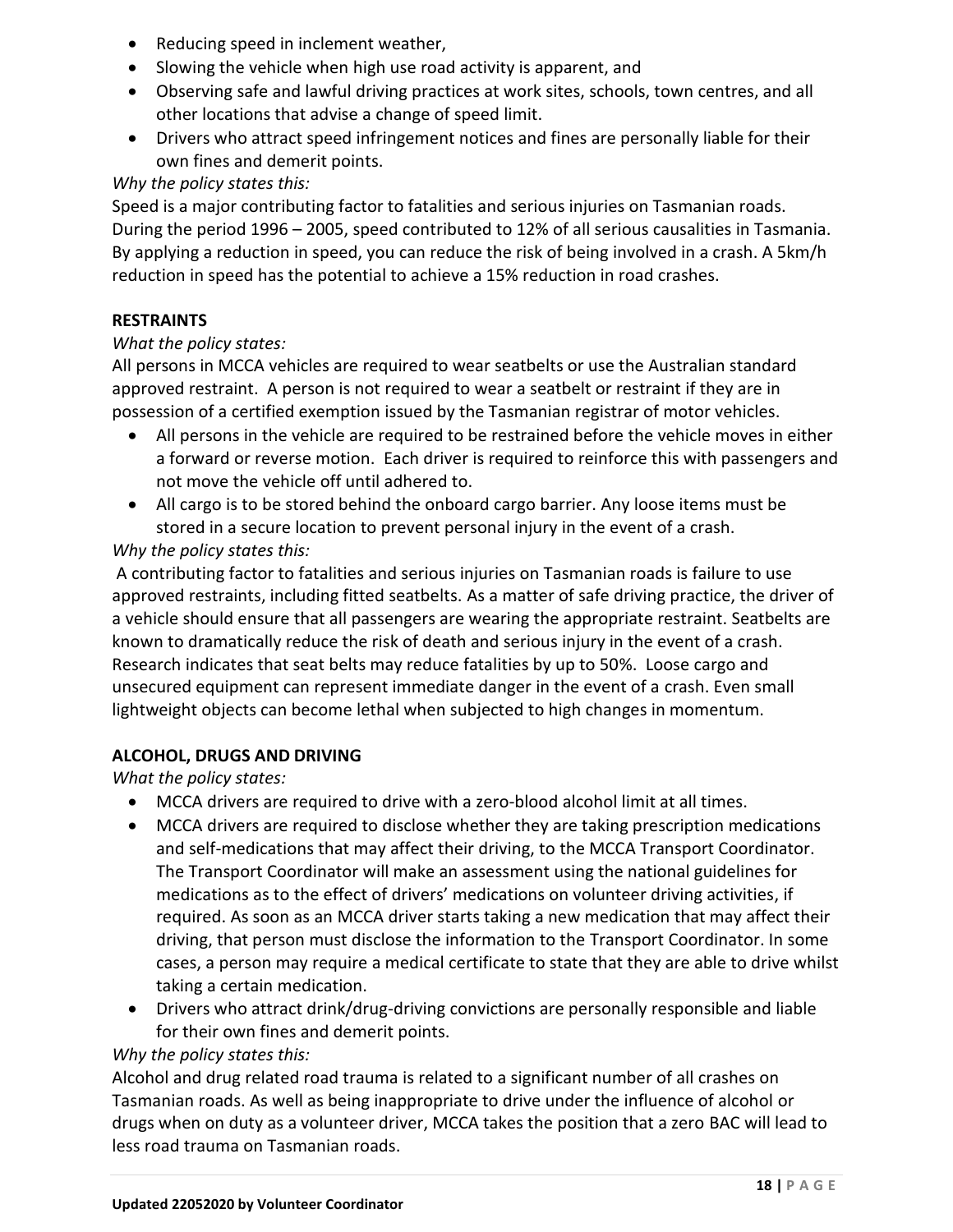Research shows that drivers are twice as likely to crash with a BAC of 0.05%, 7 times as likely with a BAC of 0.08% and 25 times more likely to crash with a BAC of 0.15%. Some medications can seriously affect a person's driving ability. These medications need to be accounted for when acting as a volunteer driver for MCCA. MCCA's insurance is only active when the safer driving policy is adhered to. In the event of a road crash, should a volunteer driver be found to have a bac limit higher than zero, or have other medications found in a toxicology report that have not been reported to and assessed by the MCCA Transport Coordinator, liability for that road crash will be the responsibility of the driver.

## **INATTENTION AND FATIGUE**

*What the policy states:*

- MCCA volunteer drivers are required to pay attention and avoid distractions when driving.
- MCCA drivers are required to take a ten-minute break after every two hours of driving to avoid fatigue and must take a break when signs of fatigue are apparent.
- MCCA drivers are required to stop the vehicle if the driver is distracted. This includes stopping the vehicle to use a mobile phone, to discuss with passengers ceasing in-car distractions, and to change cd's, or to complete a major adjustment to vehicle control elements.
- Stopping the vehicle in a safe location is a vital consideration when pulling over.
- MCCA employees should pull over and stop their vehicle if required to talk on the phone, even if utilising a hands-free kit. Mobile phone use should be kept to an absolute minimum. It is advised that calls should be diverted to voicemail and messages checked when it is safe to pull over.
- MCCA drivers are required to keep two hands on the driving wheel in the correct position at all times, keep their eyes on the road, and be concentrating on driving whilst the vehicle is in motion.
- Drivers who are convicted of using a mobile phone while driving are personally responsible and liable for their own fines and demerit points.

## *Why the policy states this:*

Inattention/driver distraction accounted for 21% of all serious casualties on Tasmanian roads during the period 2003-2007. Fatigue is the major contributor to inattention. Driving whilst fatigued can be as dangerous as driving under the influence of alcohol or drugs.

Fatigue is the result of inadequate rest, leading to a markedly reduced ability to carry out a task. Employee drivers and their supervisors should plan realistic schedules, be rested before departure, stop for appropriate rest breaks (at least every two hours, even if not feeling tired) and avoid driving during normal sleeping hours.

If a driver is fatigued they should be encouraged to find a suitable location to pull off the road and take a "powernap" for 10 minutes or more. Research shows that a powernap can significantly reduce the risk of fatigue related crashes. A preventative powernap before the journey is also effective.

It is an offence to drive a vehicle while using a hand-held mobile phone. The use of mobile phones whilst driving can lead to criminal conviction.

The use of mobile phones, even with hands-free phone kits, has been found to be associated with increased crash risk. Research indicates that impairments associated with using a mobile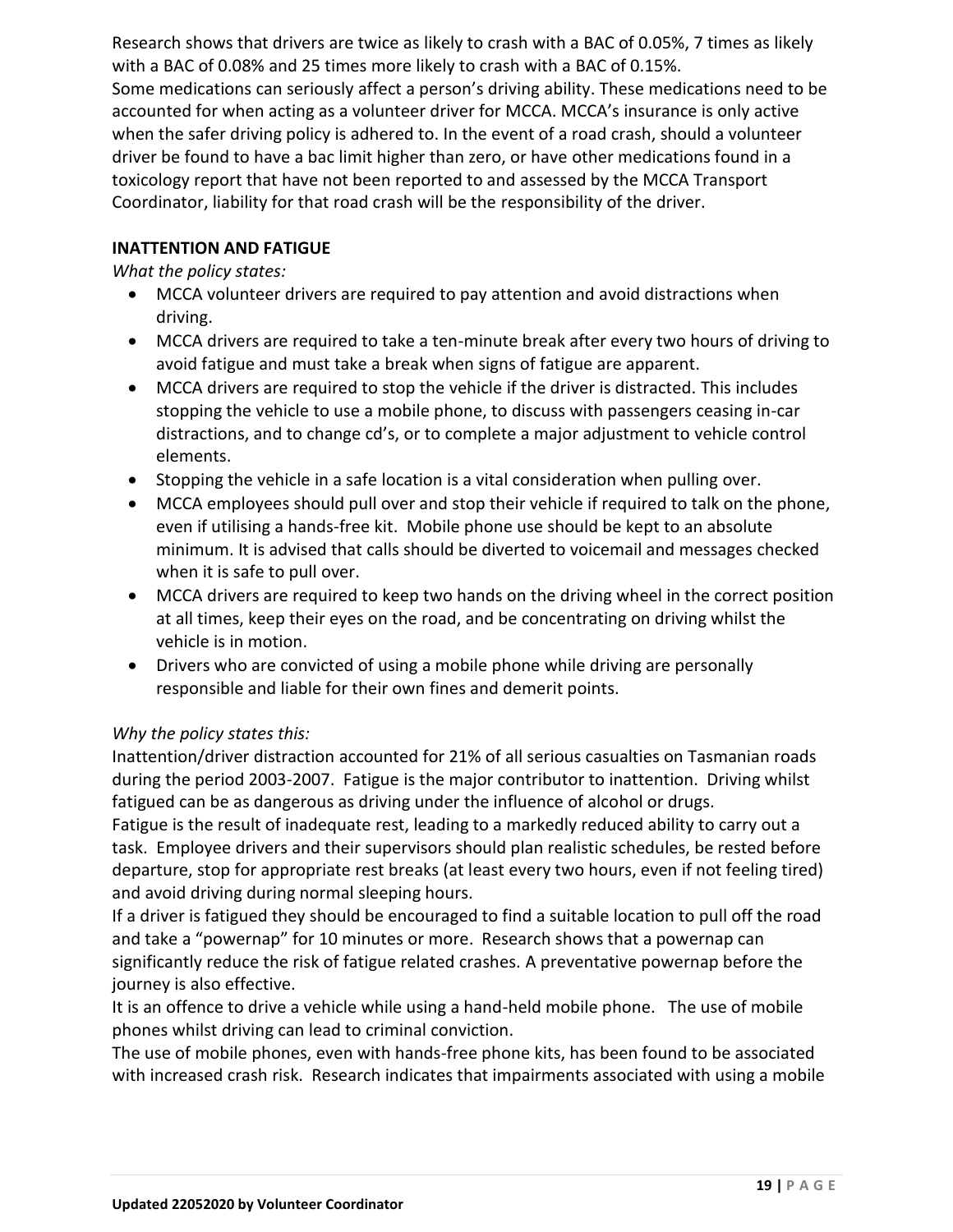phone, either a hand-held or hands-free mobile phone, while driving can be as profound as those associated with driving while drunk (blood alcohol concentration of 0.05).<sup>1</sup>

## **COMPLYING WITH TASMANIAN ROAD RULES**

## *What the policy states:*

If you are driving an MCCA vehicle, or you are using your own vehicle for MCCA business you must:

- Hold a current driver's licence.
- Carry your licence on you at all times.
- Adhere to all Tasmanian road laws / rules.

## *Why the policy states this:*

Any speeding fines, or other driving or parking related fines are the responsibility of the driver. By adhering to the MCCA safer driving policy our drivers will not incur any fines or lose demerit points on their personal licence.

## **COURTEOUS DRIVING**

*What the policy states:*

- MCCA encourages courteous driving and promotes Tasmanian road safety. An MCCA volunteer driver is required to drive to the road conditions and extend a high level of courtesy and consideration to other road users.
- A safe travel distance between road users is an important feature of courteous driving, and MCCA drivers are required to keep a minimum three-second-count gap between road users, to avoid tailgating.
- In situations where the driver feels unsafe, such as the road user behind an MCCA vehicle not observing a safe distance between vehicles, we ask that you keep safe by pulling over in a safe location and resume your journey when safe to do so.

## *Why the policy states this:*

A Tasmanian road safety culture is demonstrated by using all of the techniques described in this safer driving policy. As drivers, we all have a responsibility to obey the road rules and to be courteous to other road users. By adopting the techniques described in the safer driving policy, during both professional and private driving, MCCA drivers can contribute towards a road safety culture in Tasmania.

<sup>&</sup>lt;sup>1</sup> Strayer, D, et al, (2006) A Comparison of the cell Phone Driver and the Drunk Driver, Human factors, Vol 48, No. 2, Summer, pp. 381-391: University of Utah.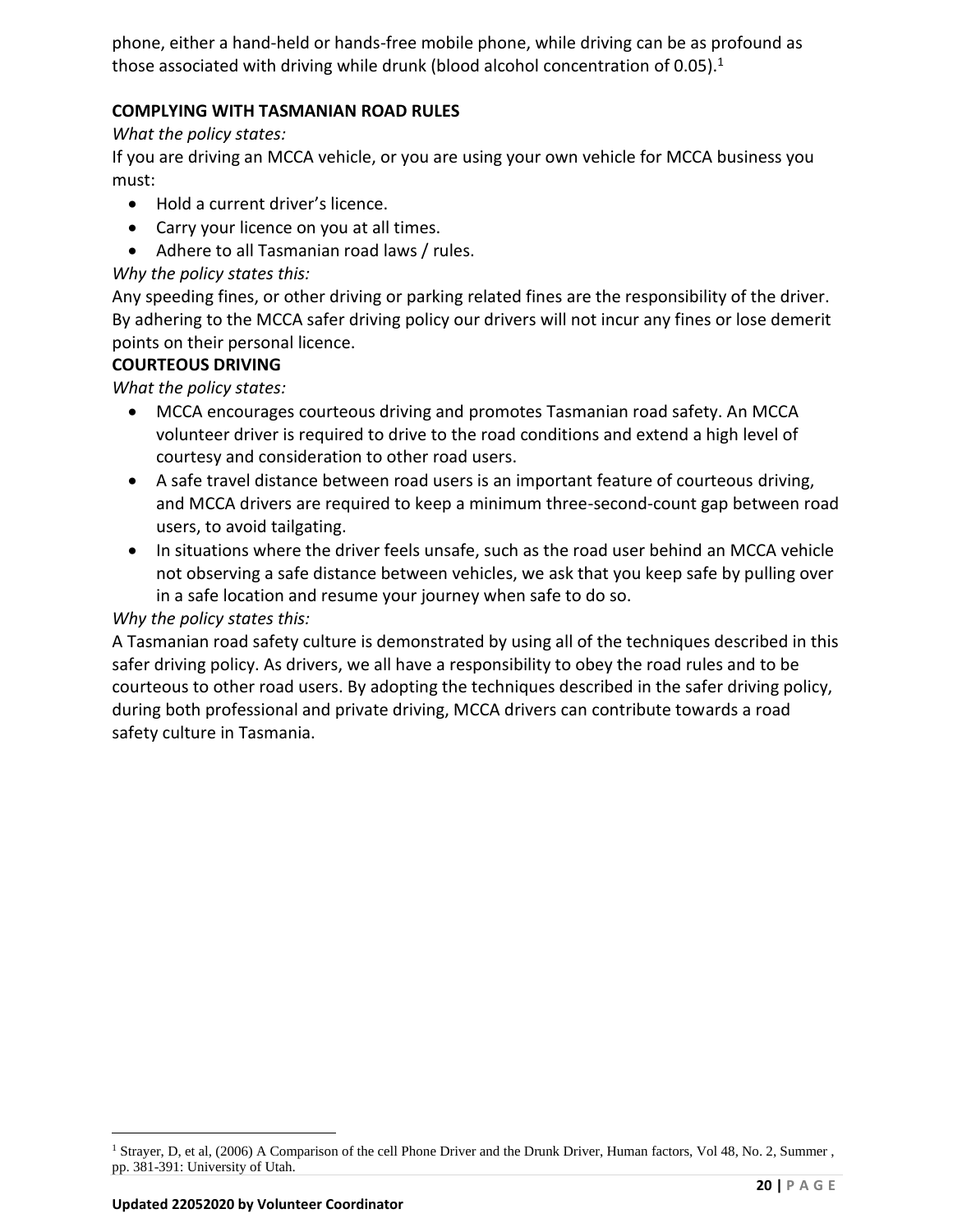# **SUN PROTECTION POLICY**

Mersey Community Care Association (MCCA) has a Sun Protection Policy which aims to provide support to reduce employee exposure to solar UVR (ultra violet radiation), and work situations where exposure to solar UVR occurs.

This policy includes employees of MCCA, in particular the home maintenance service employees, who predominately work in the outdoor environment.

Over-exposure to UV (ultraviolet) rays causes sunburn, skin damage and increased risk of cancer. Some skin exposure to the sun's UV rays is needed for the production of vitamin D, vital for maintaining healthy bones, teeth and general good health.

Being sun smart means using sun protection when the UV rating is 3 and above (mid-September to mid-April), and safe sun exposure for vitamin D (mid -April to mid-September).

## **Objectives**

- To protect all employees from harmful UV exposure.
- Minimise risk to the health and well-being of employees who may be exposed to harmful UV exposure.

## **Strategies**

- Employees are encouraged to check the UV alert on a daily basis.
- The UV alert can be checked at [www.cancertas.org.au](http://www.cancertas.org.au/) or,
- A UV index is located outside the home maintenance coordinators office and is updated daily.

When the UV ratings is 3 and above employees are required to use the following combination of sun protection measures when working outdoors:

## **Clothing**

- It is recommended that employees wear long pants and long-sleeved shirts with a collar.
- Light weight clothing is recommended as it is important to keep the body cool during hot conditions.
- •

## **Sunscreen**

• Mersey community care provides SPF 50+ broad spectrum sunscreen. It is recommended that sunscreen be applied twenty minutes before going outdoors and every two hours thereafter.

## **Hats**

- Mersey community care provides a sun protective hat, which covers the face, ears and back of the neck, to all employees working outside.
- Caps are not considered suitable.

## **Sunglasses**

• It is recommended that all employees wear close fitting wrap-around sunglasses that comply with Australian standards as1067:2033(category 2,3 or 4), during daylight hours when working outdoors.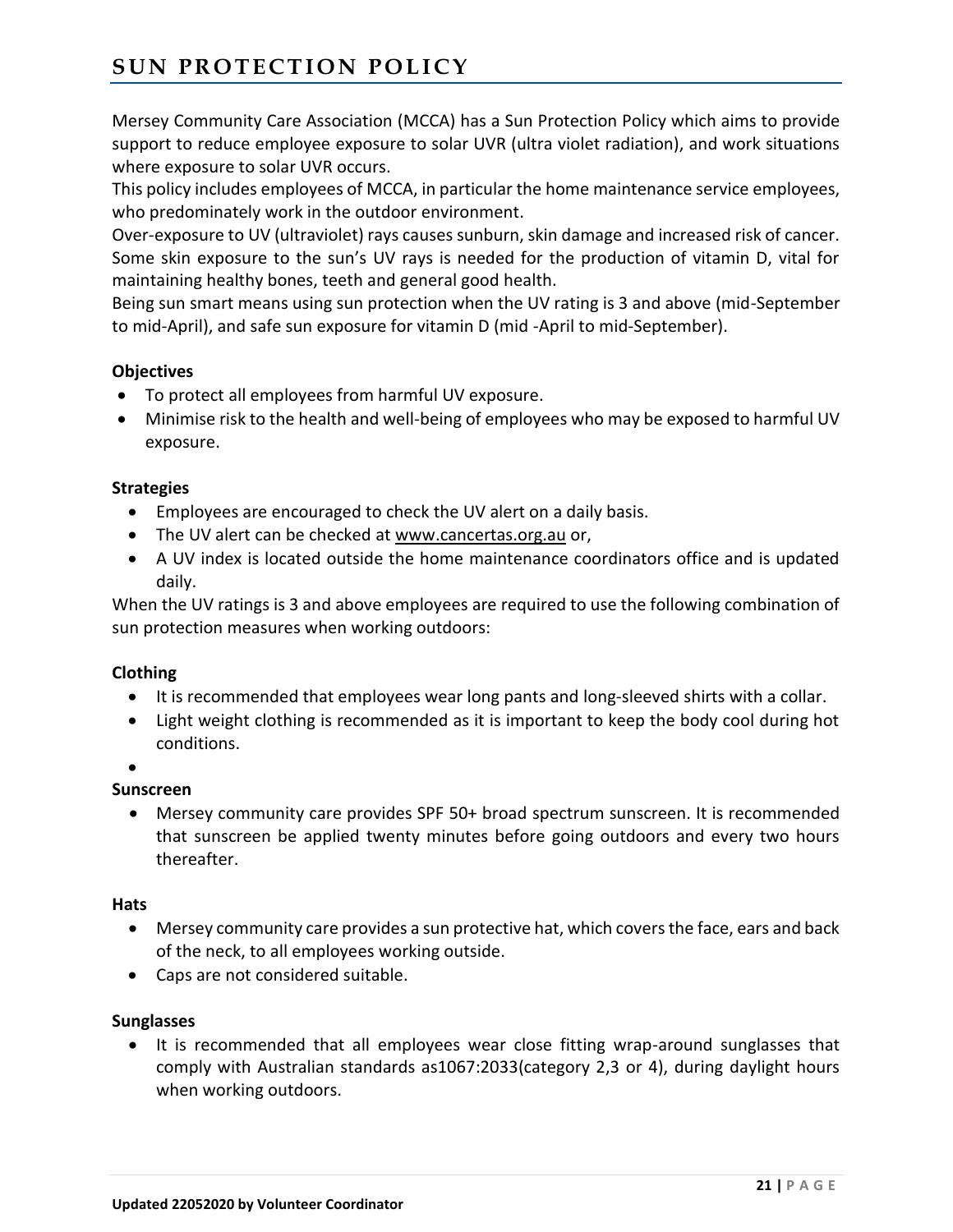## **Shade**

- It is recommended that employees, who are working outdoors, work in shaded areas or temporary shade where possible.
- Where possible, Mersey Community Care will provide indoor or shaded areas for rest or meal breaks.
- Where possible, employees are advised to rotate between indoor or shaded areas to avoid long periods of exposure to solar UVR.
- When levels of solar UVR are strongest, indoor or shaded work tasks will occur where possible.
- If possible, scheduled outdoor work tasks will occur when levels of solar UVR are less intense, such as earlier in the morning or later in the day. **Training**
- Training will be provided to new and existing employees to enable them to work safely in the sun.
- Sun safe resources are provided to all employees, as stated above.

## **Employees**

- Will cooperate with all measures introduced by Mersey Community Care Association to minimise the risks associated with exposure to solar UVR.
- Must comply with advice in regard to the use of sun protection control measures.
- Have a duty of care to maintain their own sun protection practices.

Mersey community care volunteers are required to sign the volunteer agreement, agreeing to adhere to policies and procedures including the sun protection policy.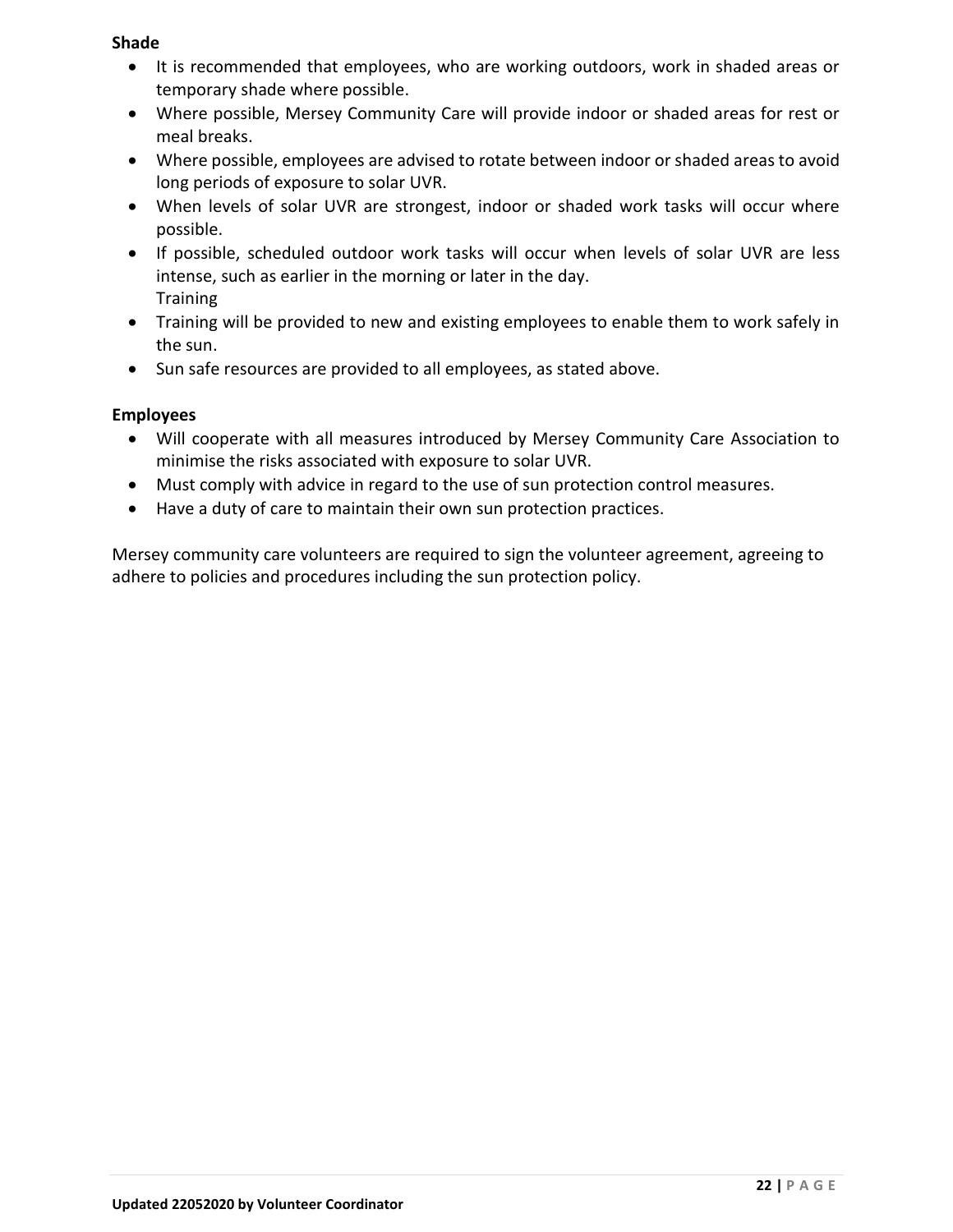# **MERSEY COMMUNITY CARE P O S I T I O N D E S C R I P T I O N S**

## **POSITION TITLE**

Clippie - bus assistant

## **DIRECTION/SUPERVISION**

This position receives direction from the Transport Coordinator or Bus Driver and is responsible to the Program Manager.

#### **FUNCTION**

To provide services for the care of older people and younger persons with a disability and their carers.

#### **PRIMARY TASKS AND RESPONSIBILITIES**

- 1. Perform bus assistant tasks and duties as directed by the Program Coordinator or Bus Driver.
- 2. Load equipment and resources as directed by Program Coordinator or Bus Driver.
- 3. Adhere to directions provided on the job sheet.
- 4. Collect fee as directed on the run sheet.
- 5. Ensure client comfort.
- 6. Adhere to all MCCA policies and procedures.
- 7. Adhere to workplace health and safety policies and procedures.
- 8. Maintain confidentiality.
- 9. Attend all compulsory training as directed.
- 10. Other duties as directed.

#### **ESSENTIAL**

- 1. A current Schedule 1 National Police Certificate.
- 2. A current Working with Vulnerable People Card.
- 3. Commit to a minimum of 4 hours voluntary work per month.
- 4. Commitment to work the hours that the organisation requires.
- 5. Ability to carry out the inherent duties of the job.
- 6. The ability to function as an effective member of an interdisciplinary team.
- 7. Excellent communication skills.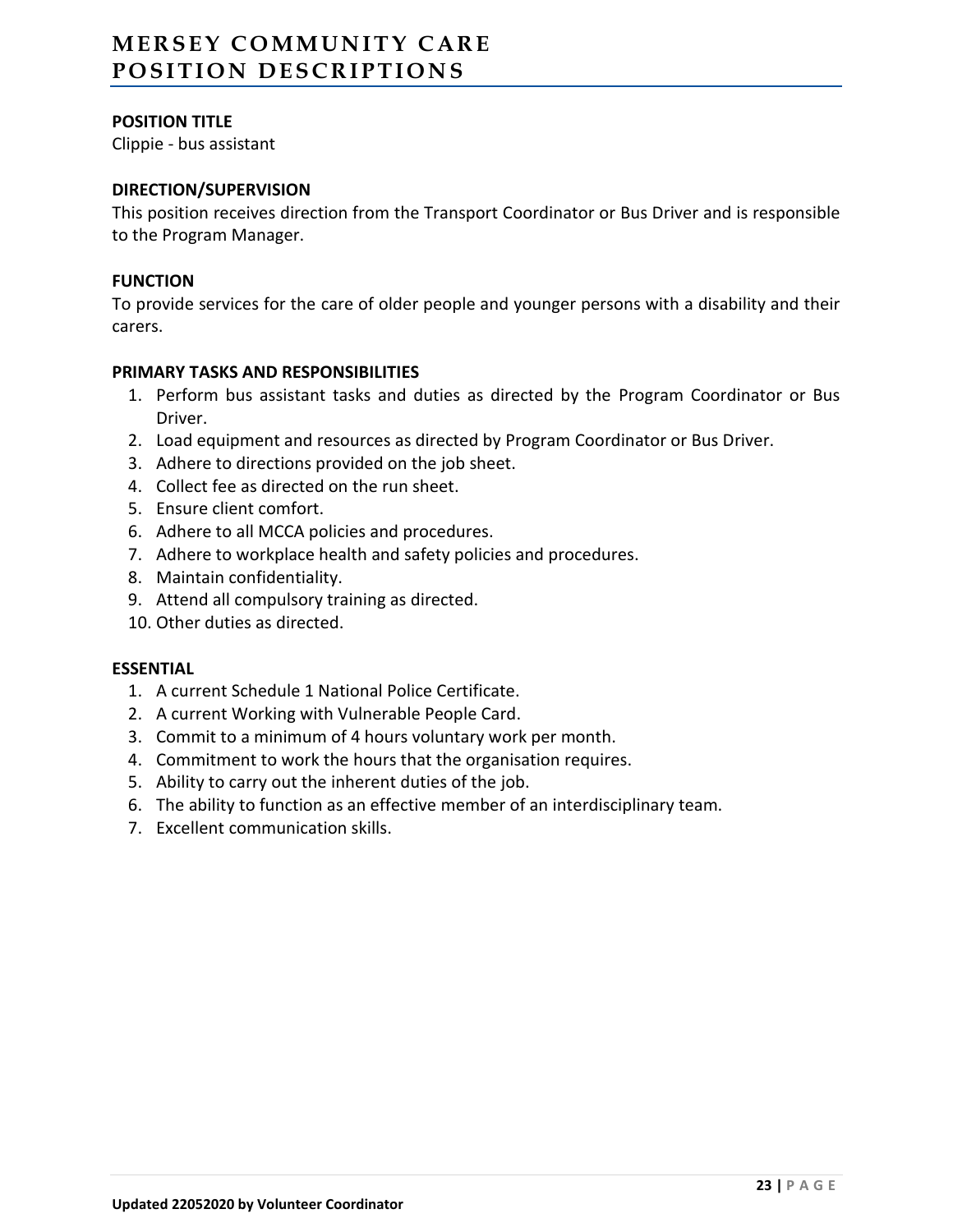# **MERSEY COMMUNITY CARE POSITION DESCRIPTIONS**

## **POSITION TITLE**

Driver

## **DIRECTION/SUPERVISION**

This position receives direction from the Transport Coordinators and is responsible to the Program Manager.

#### **FUNCTION**

To provide services for the care of older people and younger persons with a disability and their carers.

## **PRIMARY TASKS AND RESPONSIBILITIES**

- 1. Perform transport tasks and duties as directed by Program Coordinator.
- 2. Load equipment and resources as directed by Program Coordinator.
- 3. Adhere to directions provided on the job sheet.
- 4. Collect fees as directed on the run sheet.
- 5. Ensure client comfort.
- 6. Provide a receipt for service as directed.
- 7. Adhere to all MCCA policies and procedures.
- 8. Adhere to workplace health and safety policies and procedures.
- 9. Maintain confidentiality.
- 10. Report all vehicle damage or defects to the Program Coordinator as soon as possible.
- 11. Attend all compulsory training as directed.
- 12. Other duties as directed**.**

#### **ESSENTIAL**

- 1. A current Schedule 1 National Police Certificate.
- 2. A current Working with Vulnerable People Card.
- 3. A current Tasmanian driver's licence.
- 4. Commit to a minimum of 4 hours voluntary work per month.
- 5. Commitment to the hours that the organisation requires.
- 6. Ability to carry out the inherent duties of the job.
- 7. The ability to function as an effective member of an interdisciplinary team.
- 8. Excellent communication skills.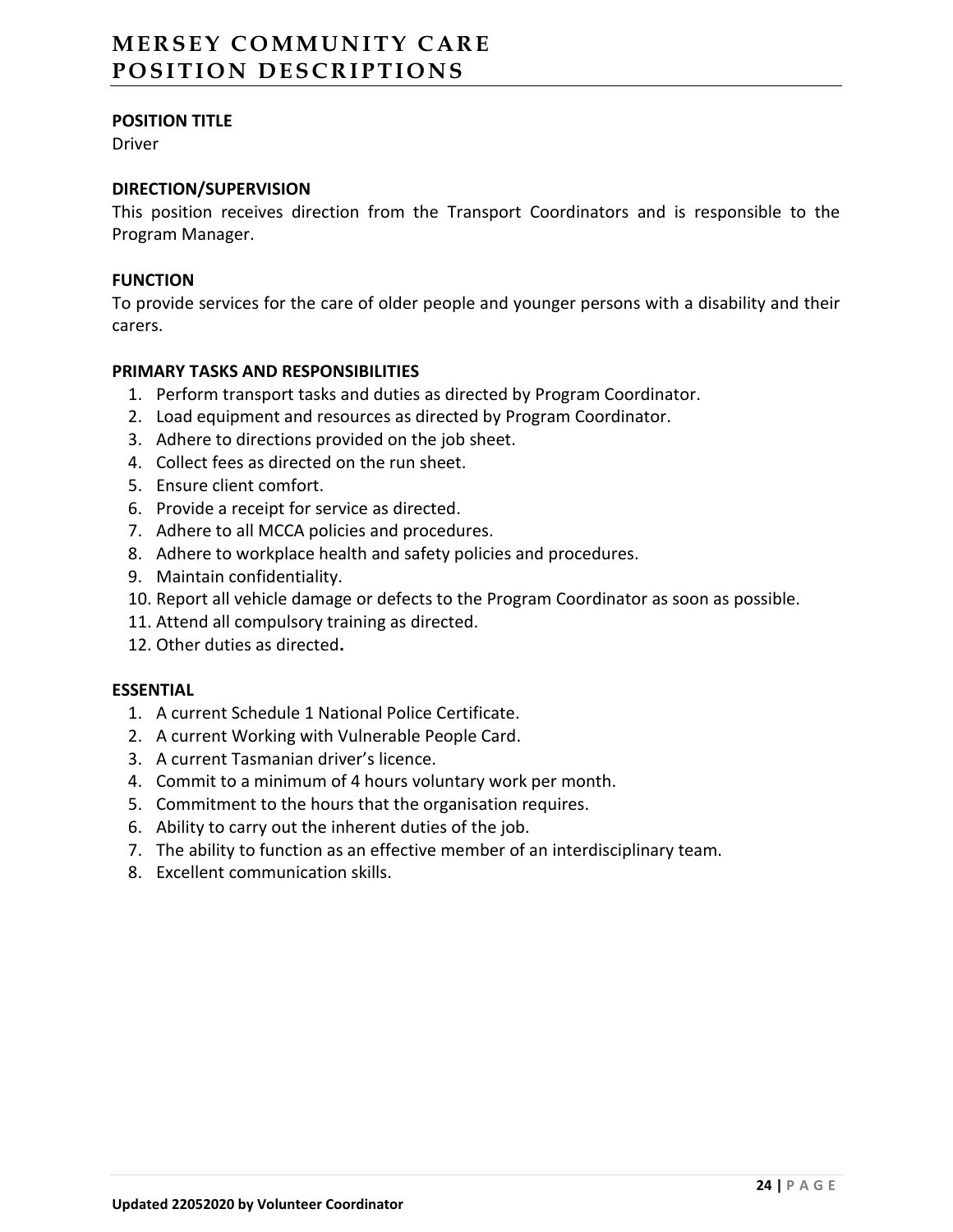# **MERSEY COMMUNITY CARE POSITION DESCRIPTIONS**

## **POSITION TITLE**

Home Maintenance

## **DIRECTION/SUPERVISION**

This position receives direction from the Home Maintenance Coordinator or the Home Maintenance Service and Assessment Coordinator and is responsible to the Program Manager.

#### **FUNCTION**

To provide services for the care of older people and younger persons with a disability and their carers.

Perform home maintenance tasks and duties as directed on the job sheet.

## **PRIMARY TASKS AND RESPONSIBILITIES**

- Load/Unload equipment and resources.
- Collect fees as directed on the job sheet.
- Provide a receipt for service as directed.
- Minor repairs and carpentry jobs.
- Minor plumbing and electrical repairs.
- Replace smoke alarms and some alarm batteries.
- Pressure cleaning.
- Gutter cleaning.
- Window cleaning,
- Painting to cover repair work or small areas.
- Garden maintenance and lawn mowing.
- Conversion or garden re-design to improve accessibility and to minimise maintenance.
- Rubbish removal.
- Cleaning of work area after jobs are done.
- Filling out and submitting green forms where needed
- Assisting with the maintenance of MCCA grounds
- Any other duties as directed.

#### **ESSENTIAL**

- 1. A current Schedule 1 National Police Certificate.
- 2. A current Working with Vulnerable People Card
- 3. If driving a current Tasmanian driver's licence.
- 4. Commit to a minimum of 4 hours voluntary work per month and a shift of no less than 3.5 hours daily.
- 5. Ability to carry out the inherent duties of job.
- 6. Ability to function as an effective member of an interdisciplinary team.
- 7. Excellent communication skills.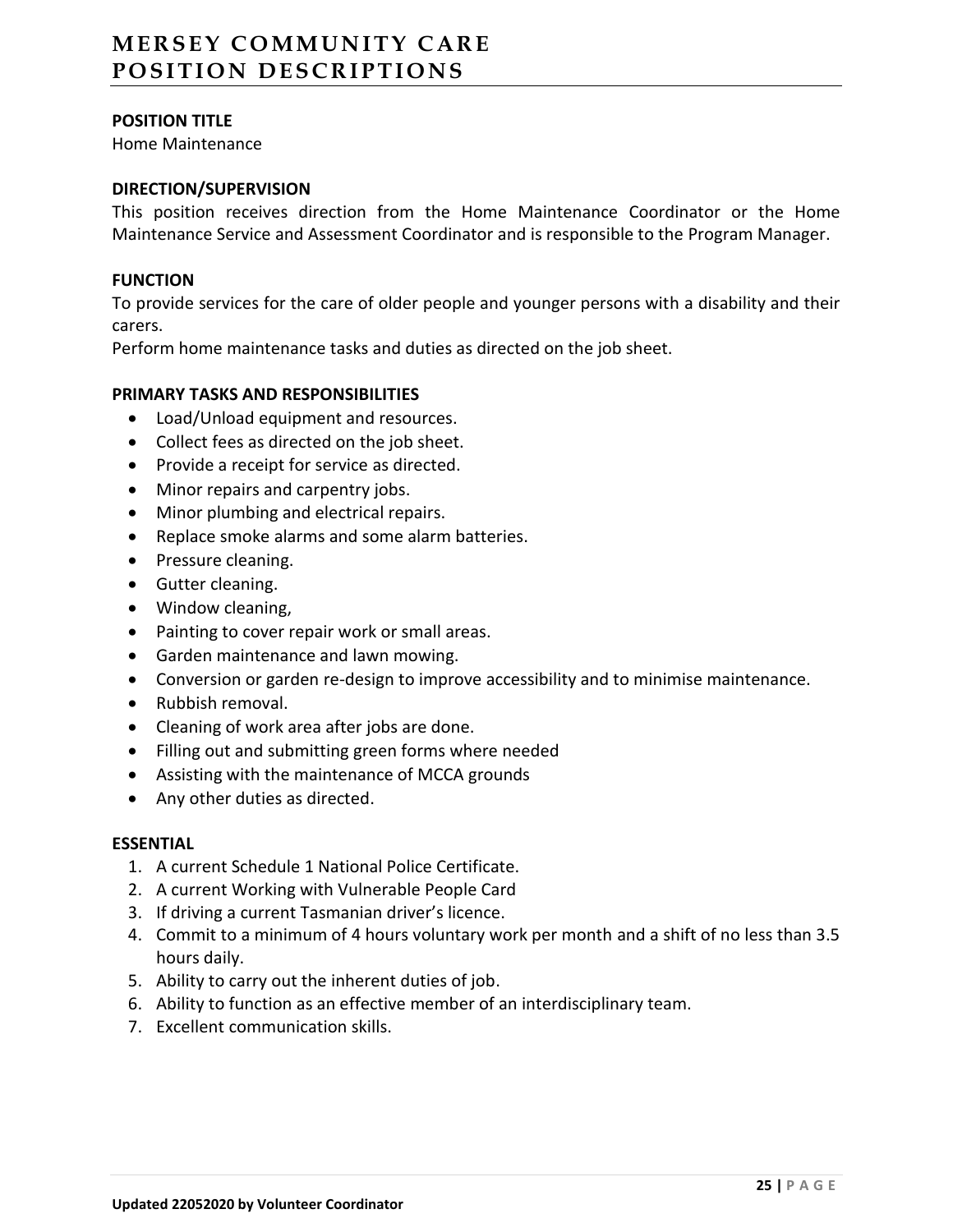# **MERSEY COMMUNITY CARE POSITION DESCRIPTIONS**

## **POSITION TITLE**

Social Support

## **DIRECTION/SUPERVISION**

This position receives direction from the Social Support Coordinator and is responsible to the Program Manger

## **FUNCTION**

To provide services for the care of older people and younger persons with a disability and their carers.

## **PRIMARY TASKS AND RESPONSIBILITIES**

- 1. Perform social support duties as directed by the Program Coordinator.
- 2. Adhere to the directions provided on the Client Care Plan.
- 3. Adhere to all MCCA policies and procedures.
- 4. Adhere to workplace health and safety policies and procedures.
- 5. Maintain confidentiality.
- 6. Report all feedback to the Program Coordinator.
- 7. Attend all compulsory training as directed.
- 8. Any other duties as directed.

#### **ESSENTIAL**

- 1. A current Schedule 1 National Police Certificate.
- 2. A current Working with Vulnerable People Card.
- 3. A current Tasmanian driver's licence (if transporting clients).
- 4. Full comprehensive insurance (if using personal vehicle to perform work on behalf of the organisation.)
- 5. Commit to a minimum of 4 hours voluntary work per month.
- 6. Commitment to work the hours that the organisation requires.
- 7. Ability to carry out the inherent duties of job.
- 8. The ability to function as an effective member of an interdisciplinary team.
- 9. Excellent communication skills.

## **INSURANCE**

All volunteers are covered by Mersey Community Care's public liability and personal accident insurance.